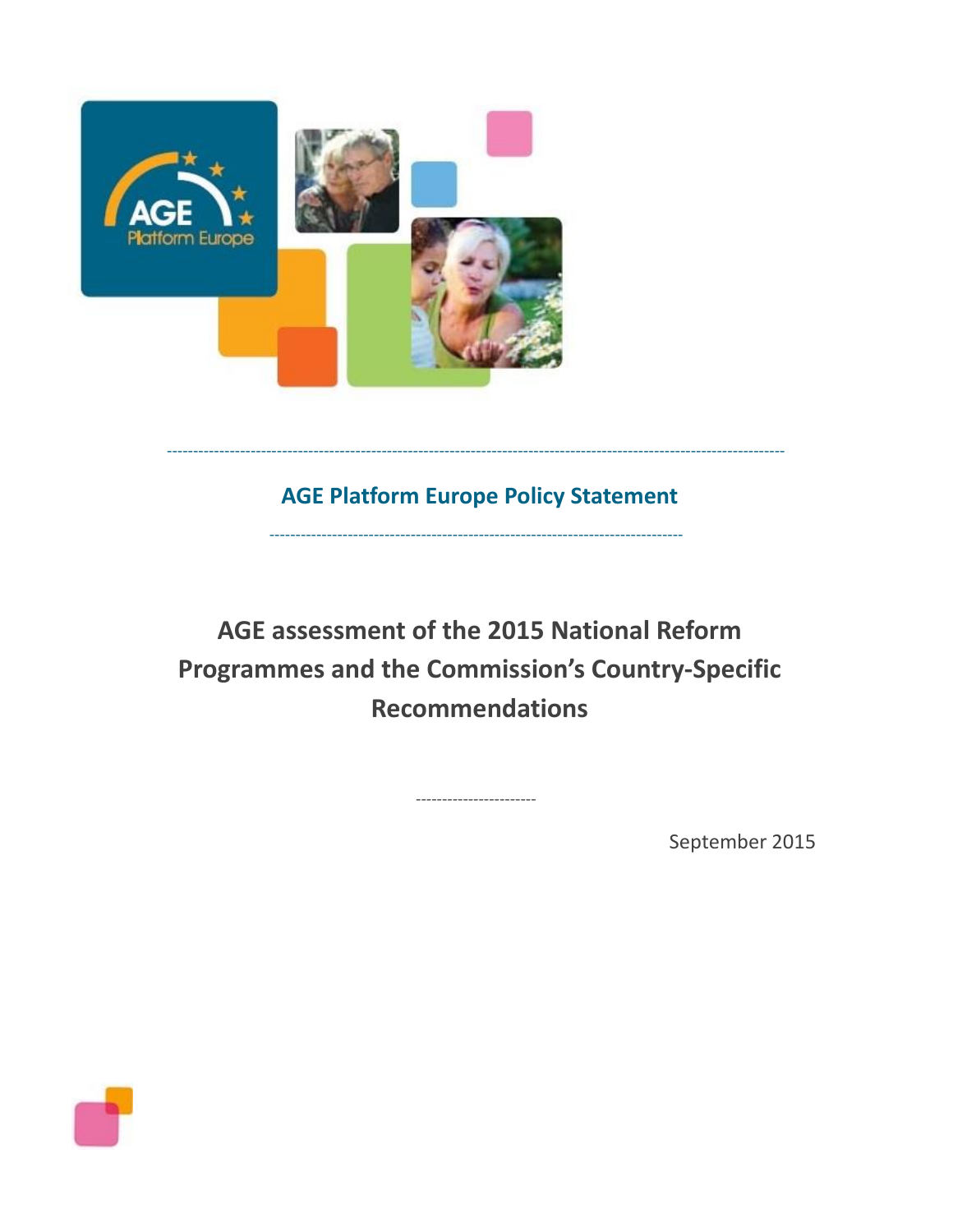



## **Executive Summary**

Only 40% of people between 50 and 64 are working, but pension reforms mean that they have to work longer. Despite the promise, made in 2010, of reducing the risk of poverty by 20 million people, poverty has actually increased, while specific groups of older persons, such as older women, older migrants or persons older than 80 are particularly vulnerable.

AGE Platform Europe, Europe's largest network of organisations of and for older persons, is following the European Semester process since its inception to make sure that the fundamental right of older persons to live a life in dignity and independence is respected and promoted during the process. AGE is particularly vigilant to ensure the fulfilment of the Europe 2020 strategy and its social targets on the reduction of poverty and the promotion of employment, which includes the promotion of the employment of older persons.

AGE has assessed the 2015 European Semester together with its member organisations, resulting in this report that echoes the national situation in nine member States. AGE flags up a number of issues that have got insufficient attention in this year's semester

- The re-focussing of the European Semester on the Commission's priorities on fiscal consolidation, structural reforms and modernising social protection should not lose out of sight the targets of the Europe 2020 strategy
- Pension reforms, to be sustainable and adequate, need to be accompanied by policies promoting the employment and supporting employability of older workers, and take into account the difficulties of the oldest pensioners, older women and older migrants
- While healthy life expectancy is decreasing, budgets for health care are reduced more investment in health is needed to promote healthy living and ageing
- Poverty is a denial of rights and a drag on growth. The specificity of old-age poverty should be acknowledged and better understood and the European Semester should propose solutions
- Gender equality is a crucial issue also for older persons: the gender pension gap stands at almost 40% and risks rising due to current pension reforms – action is urgently needed on this in the form of supporting women, including older women, in the labour market and guaranteeing adequate minimum incomes for current pensioners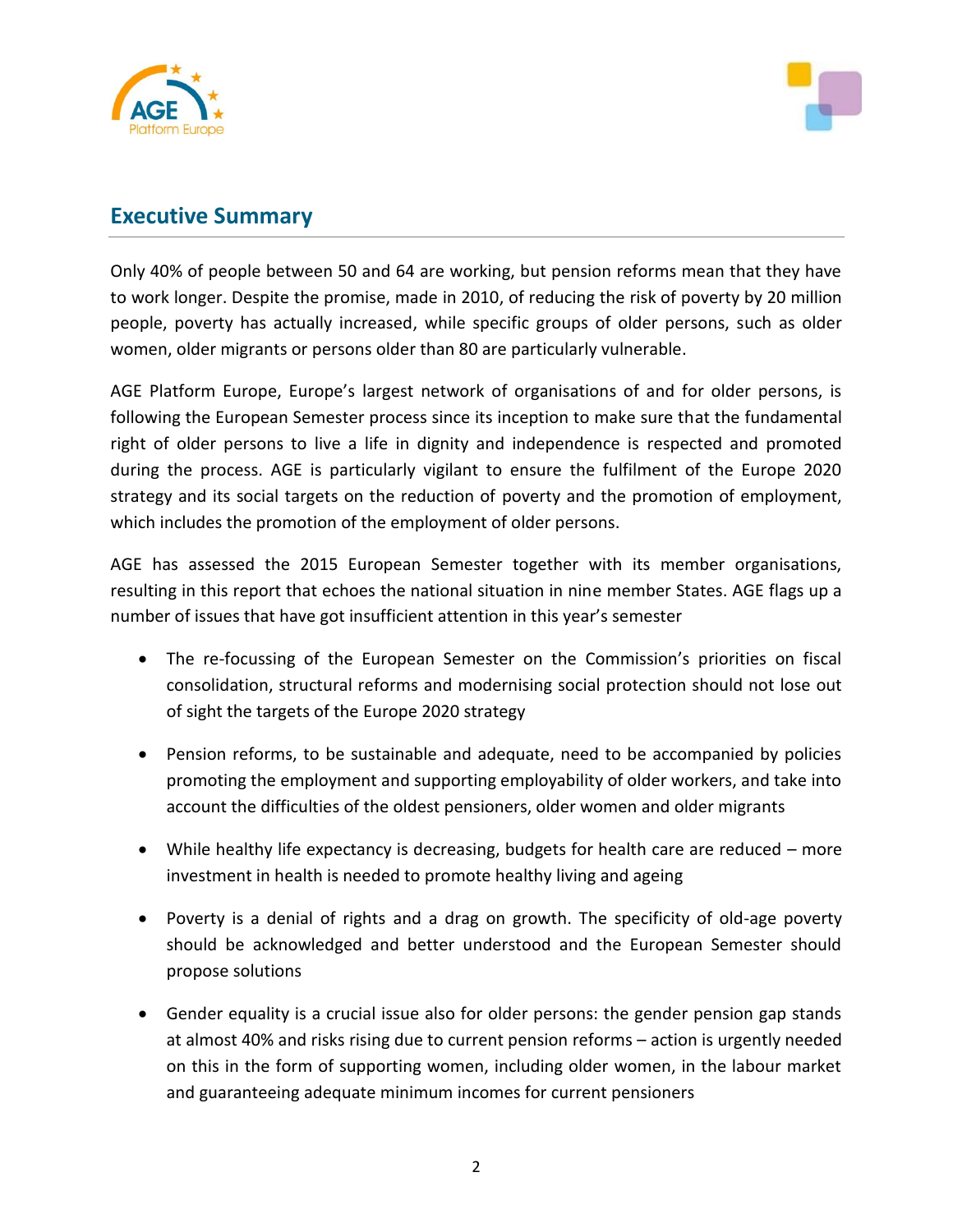



### Content:

**Part I** presents an overview of the main findings and AGE recommendations by topic:

1) employment, 2) pensions, 3) poverty risk, 4) health and long-term care and 5) governance.

- **Part II** presents the main issues received from some of our members on the inclusiveness of the Semester process.
- **Part III** contains a country-by-country analysis of government socio-economic policies, National Reform Programmes, and Country-Specific Recommendations. This part also showcases some examples of disproportionate impact of the proposed policy reforms on older persons.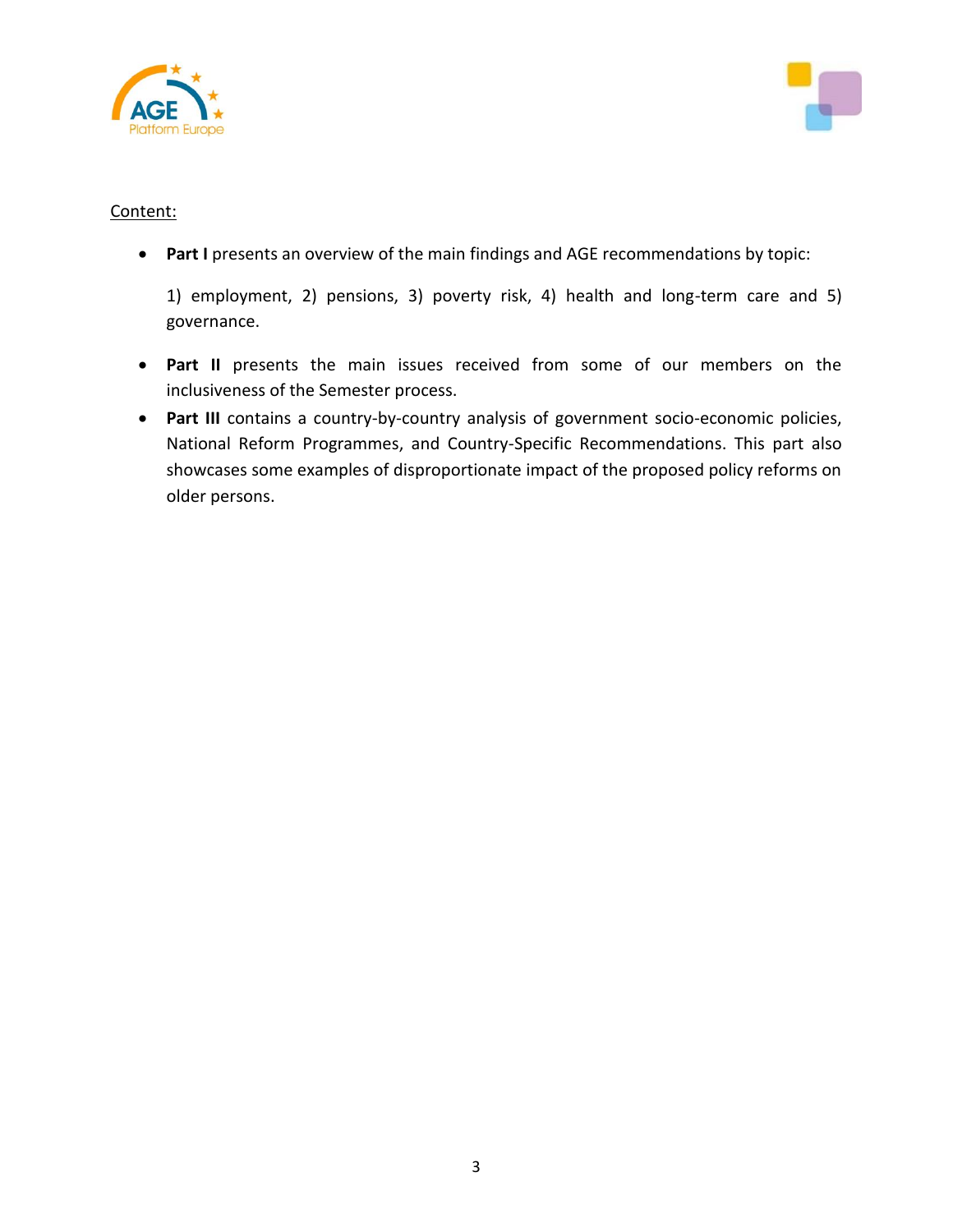

l



## **Part I – Overview and recommendations**

The 2015 European Semester is not a usual one. This time the Semester takes place under a new European Commission and follows the signposts of the EU Commission President, Jean-Claude Juncker, and his proposal for an investment plan for Europe.

In the 2015 Annual Growth Survey, the Commission has taken an innovative approach to focus not only on budgetary measures, but also on the three additional priorities of fiscal responsibility, investment and modernising social protection systems. In consequence, this year's Country-Specific Recommendations (CSRs) were reduced in numbers, focussing only on the most pressing issues according to the Commission's own initiatives roadmap, while the National Reform Programmes (NRPs) by and large focussed on the implementation of the recommendations from previous years.

It seems however that the new Commission's approach has resulted in reducing the visibility of Europe 2020 Strategy's headline targets, in particular its inclusive growth objective which appears to be lost.

This is why when First Vice-President Timmermans organised on 7 July 2015 a meeting with some social NGOs to discuss the impact of the European Semester on fundamental rights, AGE Platform Europe insisted that while reforms of social protection systems are the sole responsibility of Member States, the European Commission should remind Member states that they should respect fully the Charter of Fundamental rights when they are implementing the Country Specific Recommendation to avoid regression on social rights and prevent further discrimination.

## **1. Age-friendly employment and working conditions are needed to support longer working lives**

While unemployment remains high, current policy measures often focus on activating jobseekers only, rather than on providing tailor-made trainings, counselling on career development over the whole working life span or on adapting employment systems to deal with the challenges faced by the long-term unemployed. Many of them are older persons whose skills have become obsolete<sup>1</sup>, or older women with scattered employment histories who had and still

 $^1$  According to Eurostat, 61.1% of unemployed between 50 and 64 years-old are long-term unemployed (2014). However, unemployment in this age group is estimated at only 7.5%, while almost 40% do not work – these figures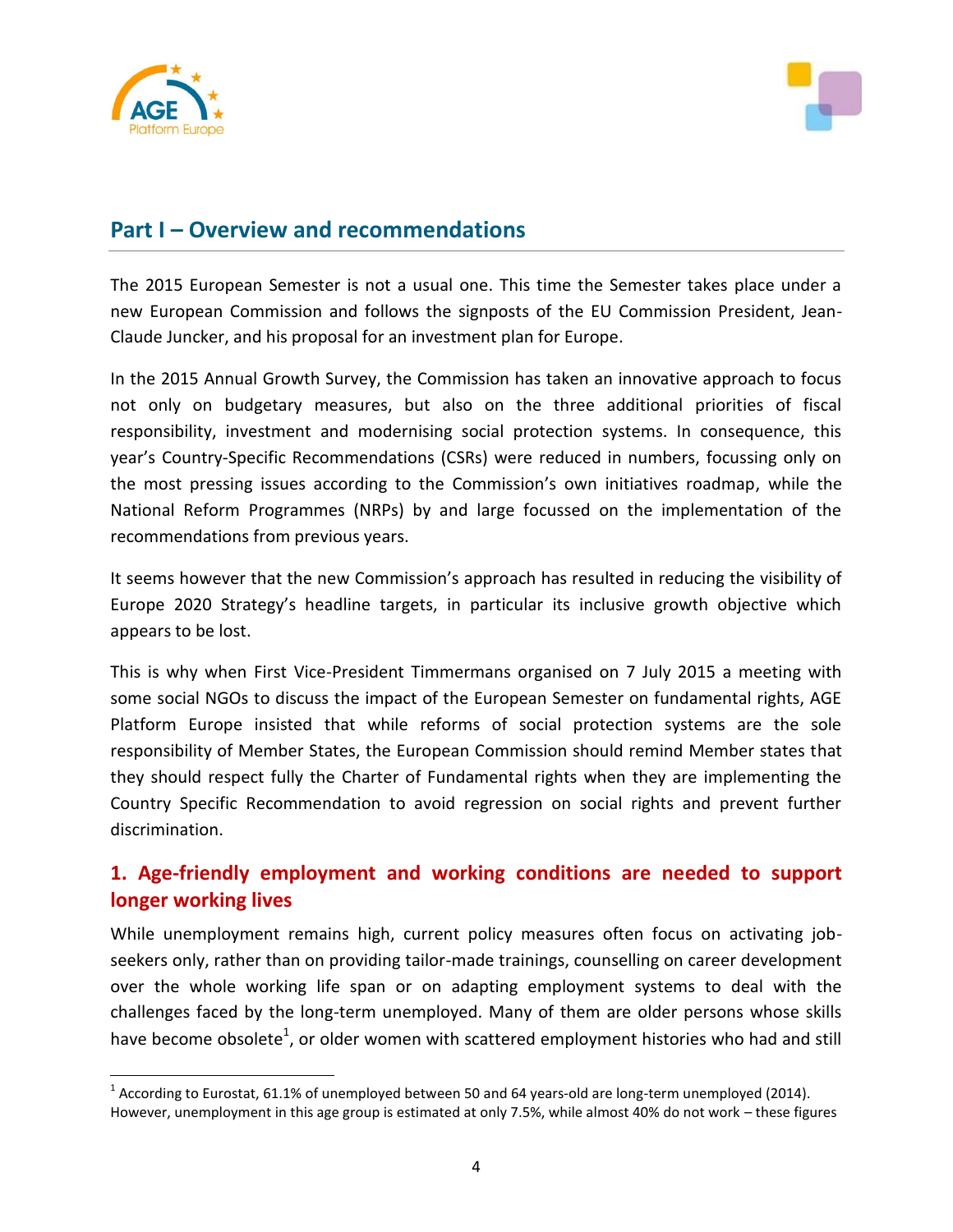

l



bear the responsibility of caring for dependent relatives. The capacity of these specific groups of older workers to find work is dependent on the availability of flexible working conditions and of opportunities to update/upgrade their professional skills. Pervasive age discrimination is another widespread barrier to older workers' employment especially for older unemployed.

In the time of the crisis, employers pay less attention to retaining people at the end of their working careers, even though job vacancies for positions requiring experience exist and they sometimes struggle to find the right profiles. This is a waste of the tremendous contribution that older workers could still bring to the labour market and society in terms of skills, knowledge and experience. It is also contradiction with the ongoing pension reforms which require prolonging working life. Most of Member States lack comprehensive age-friendly employment policies. They should include the adaptation of working environments to the needs of the ageing workforce together with the promotion of healthy ageing and prevention and rehabilitation measures. Such measures have all demonstrated benefits to workers' health and consequently their capacity to remain active in the labour market. Eventually, these measures also reduce overall public healthcare expenditures and employment costs within companies.

## **AGE recommendations to the European Commission:**

Include the following recommendations to Member States in the next Country Specific Recommendations:

- Adopt targeted labour market policies that will encourage employers to offer quality job opportunities for older workers in line with their skills and experience and provide them with easy access to training to increase their chance of finding a new job in case they are made redundant, face long-term unemployment or have been inactive on the labour market and wish to return to work.
- Encourage employers to introduce age-friendly working conditions and reasonable accommodation in the workplace to allow workers to remain at work for longer.
- Ensure that structural reforms in labour markets protect older workers against agebased discrimination, in-work poverty, economic exploitation, precarious work contracts or abusive working conditions.
- Develop-stimulating, innovative ways to help senior people create their own activity or contribute to new local projects (tourism, support for young people, for examples).

highlight the great number of older workers who have not yet reached pension age but have given up on finding employment.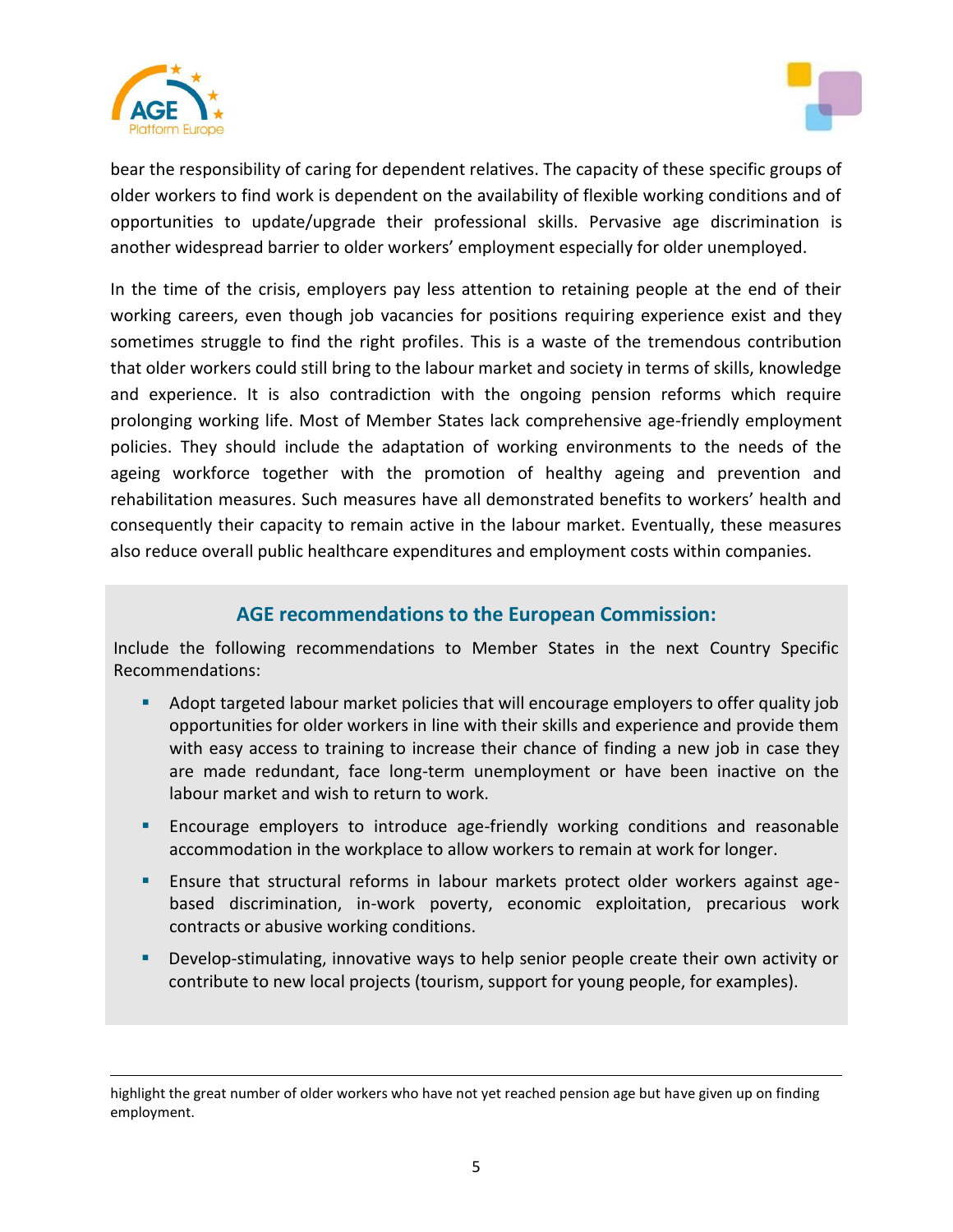

 $\overline{a}$ 



- Include older people in the target groups of their active inclusion strategies both in and outside employment and guarantee adequate income support for those for whom return to employment is no longer an option for justified reasons (e.g. care responsibilities, health condition or disability…).
- Link statutory retirement ages to the Healthy Life Years (HLY) indicator rather than to life expectancy to better reflect the average age until which one can be expected to be fit to work and to create an incentive for policies that promote healthy living. The automatic adjustment mechanisms linking statutory retirement ages to life expectancy at birth do not take account of the fact that while we live longer, the disability-free life expectancy is not increasing in parallel with life expectancy and is even decreasing in some countries. As mentioned in DG SANTE website, Healthy Life Years is a solid indicator to monitor health as a productivity/economic factor.

## **2. Further pension reforms must ensure income adequacy for all**

Although we understand the need to reform pension systems to ensure their long-term sustainability, too little consideration is given to the adequacy of current and future pensions. The 2015 Ageing Report predicts that while pension systems are now financially sustainable, pension levels will drop to replacement rates of 20 or 30 % in some member states.<sup>2</sup> In Member States, such as Greece or Spain, pensions have already dropped dramatically. Even in Member States where the pension levels have remained rather stable, cuts in the public funding of health and long-term care result in higher income needs for older persons.

Also, while governments attempt to reduce gender pension inequalities through measures on female employment and child care, the gender pension gap has further increased and stands at almost 40 % on average for EU28. This requires urgent policy response since the poverty risk touches today's older women more than any other age and population groups, especially when they live alone and/or are very old. The Council has called upon the Commission and Member States to address this gap<sup>3</sup>, therefore the 2016 Annual Growth Survey should include this issue in its priority objectives.

<sup>&</sup>lt;sup>2</sup> European Commission, 'The 2015 Ageing Report. Economic and budgetary projections for the 28 EU Member States (2013-2060)' In: *European Economy* Nr. 3, 2015. pp 91-94.

<sup>&</sup>lt;sup>3</sup> Council of the European Union, *Equal income opportunities for women and men: Closing the gender gap in pensions*. 9302/15, 4 June 2015.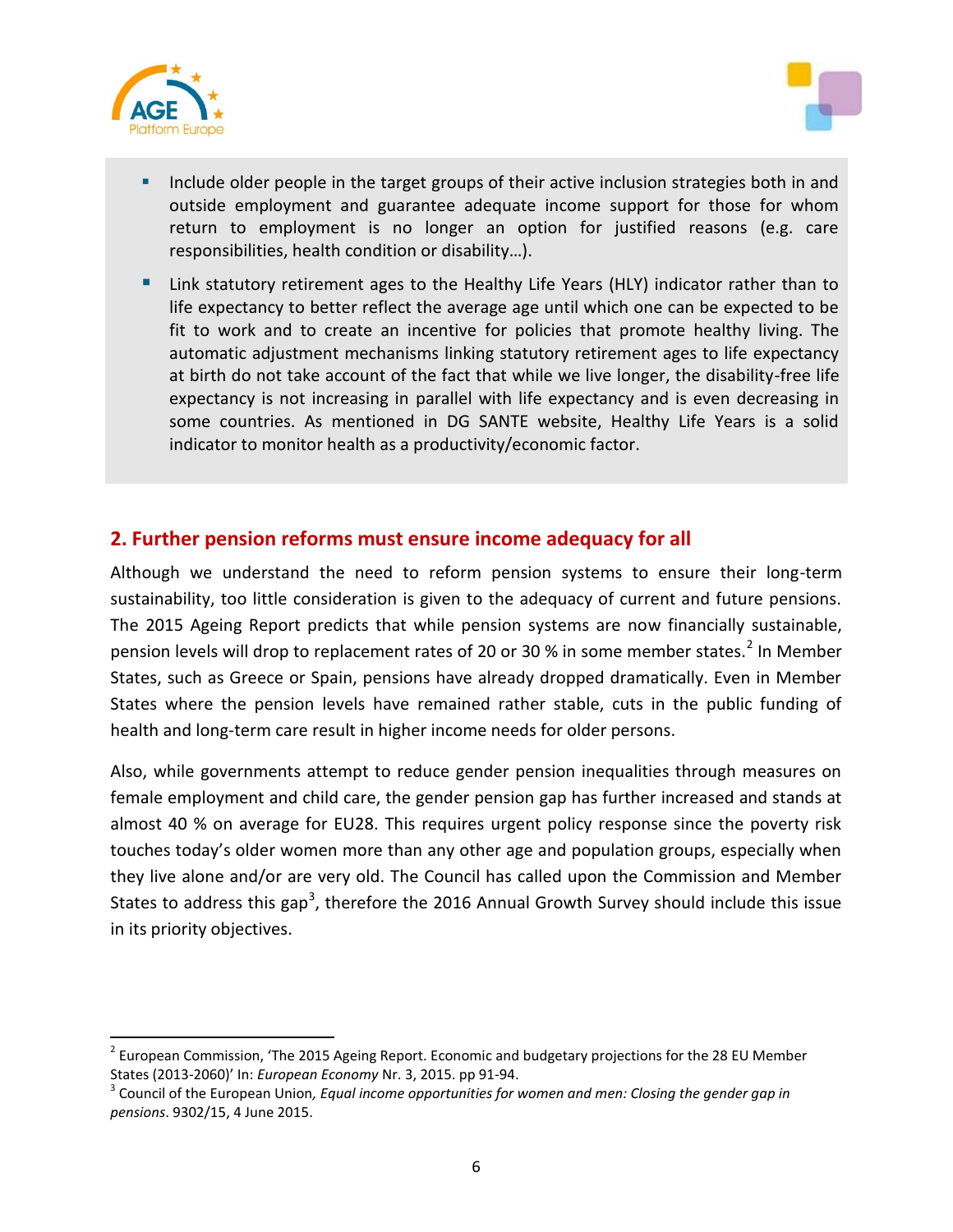



## **AGE recommendations to the European Commission:**

- Monitor progress made by Member States in ensuring adequate pensions to all i.e. indexation of state-regulated statutory pensions to allow all older people to keep up with progress in society and to prevent old-age poverty as a result of the erosion of their old age income over time.
- Table a directive on carer's leave including compensation mechanisms in pension schemes for time spent on family caring i.e. to contribute on behalf of informal carers when privately funded schemes are mandatory.
- **IF In the next Country Specific Recommendations ask Member States to:** 
	- o Enforce gender pay and career equality through employment-related measures recommended to Member States – in order to ensure an adequate retirement income for women in the future and introduce transitional measures to address the unacceptable gender pension gap affecting currently older women, in particular the very old.
	- o Enhance the equalities in access to pension rights for all, by monitoring the implementation of the EU Directives 2000/78 and 2006/54 and through the Europe 2020 framework to combat more effectively age and gender discrimination in employment and in old age.

## **3. Poverty among older people exists and needs policy response**

The problem of old age poverty and the right to an adequate standard of living has not been addressed in several NRPs. On the positive side, some of the measures introduced as part of the Semester - for instance the introduction of flat-rate social insurance to cover long-term care needs - have had a greater impact on the most vulnerable older people, such as low-income pensioners and older women.

In general, the lack of focus on old-age poverty in the NRPs is "justified" by the low level of atrisk-of-poverty rate among population aged 65+. Notwithstanding the positive impact of pensions and social assistance provisions on poverty reduction since the beginning of the crisis, national governments often underestimate the specificity of old-age poverty (gender pension gap, old age pension erosion), and overlook the increasing inequalities among people aged 65+ (concentration of poverty among women, older migrants or older people with disabilities).

Moreover, the decrease of relative poverty among older people registered between 2009 and 2013 in Southern European countries "*…may be an incomplete estimate, given that it does not*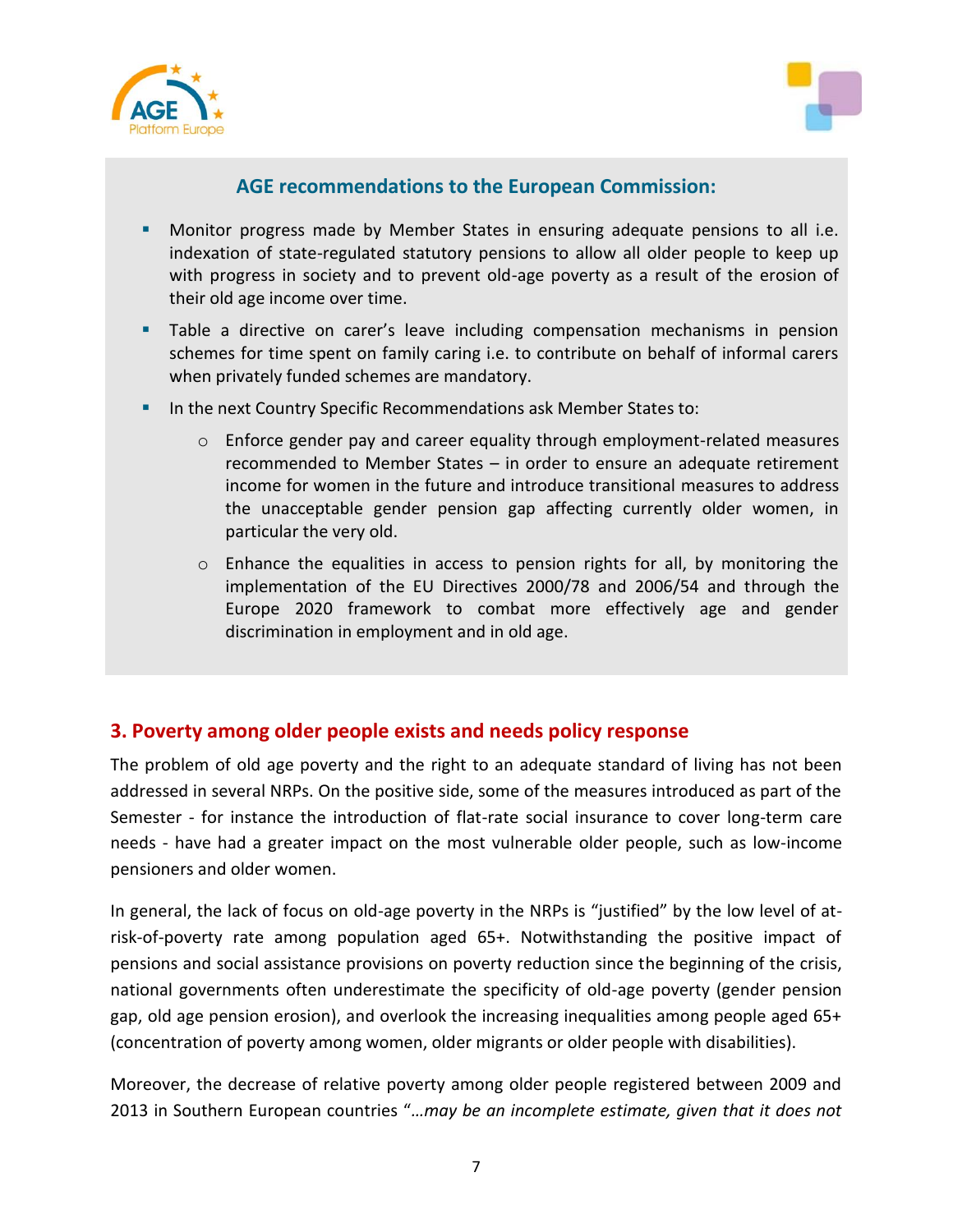

l



*consider the increased costs of health and social care services incurred by elderly people due to the drastic funding cuts and the rolling back of public provision."*<sup>4</sup> The past European Semesters neither recognised the complexity of the problem of poverty and social exclusion in old age, nor addressed the specificity of old-age income and its concentration among some sub groups of older persons.

## **AGE recommendations to the European Commission:**

- Include the right to an adequate minimum pension in the list of issues to be covered by a possible future EU floor of social rights.
- **Help Member States develop reference budgets for an adequate income in old age** based on a basket of goods and services for different old age profiles – to guarantee a decent life and personal dignity to all including women, the very old and dependent.
- **In the next Country Specific Recommendations ask Member States to:** 
	- o Respect Articles 1 and 25 of the European Charter of Fundamental Rights on human dignity and the rights of older people when implementing their CSRs in the field of pensions and health and long-term care reform.
	- o Develop an old-age minimum pension (contributory and non-contributory schemes) that is sufficient to everyone's right to dignity and independence, addressing the needs of the most vulnerable groups, in particular older women with no or limited own pension rights, older people who have experienced longterm unemployment, older migrants or those of ethnic minorities.
	- $\circ$  Refer with caution to the relative poverty threshold this measure provides information about income distribution within society, but does not reflect the needs that different population groups, in particular the most vulnerable persons may have and to which extend these needs are covered (for ex. in many countries, the average pension is not enough to cover nursing home care, let alone the minimum pension. This is even worth for older women).

 $^4$  Economic crisis and austerity in Southern Europe: threat or opportunity for a sustainable welfare state?, Maria Petmesidou and Ana Guillén, Observatoire social européen, Nr. 18 / January 2015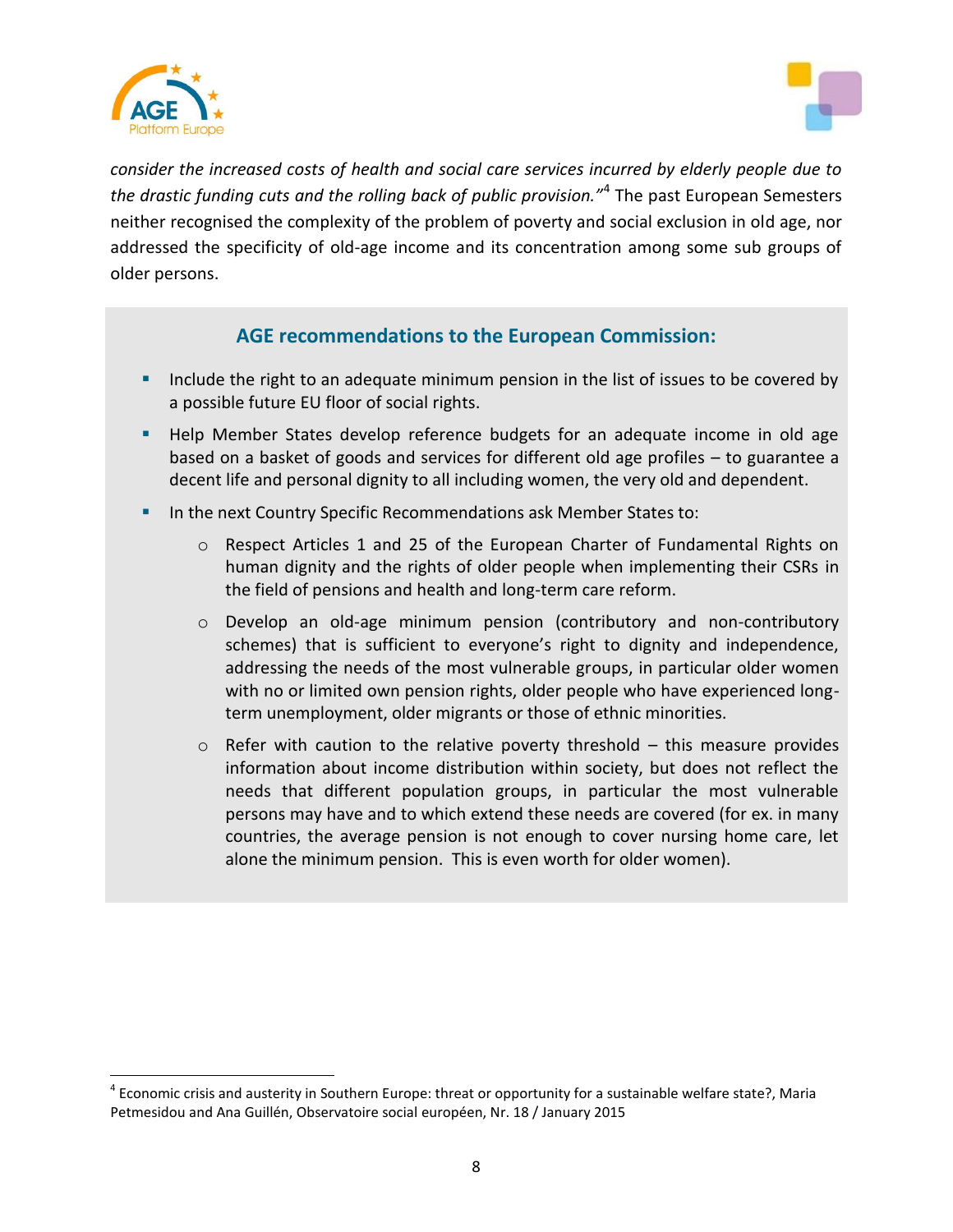



## **4. Universal access to quality and affordable health and long-term care must be preserved**

The Commission's recommendation to several Member States to reduce public spending seems to underestimate the growing inequalities that result from national social protection reforms in access to health and long-term care. More and more older people with low and even medium pensions who suffer from chronic diseases can no longer afford adequate health and long-term care, with immediate consequences for their health as exemplified by the recent drop of the HLY (healthy life years) indicator by 1.1 years for women and 0.4 years for men since 2010 on average for the EU28. A sensible choice to guarantee older persons' right to health would be to invest in health and long-term care for our ageing population to enable persons with specific needs to continue living in relative good health and autonomously in their homes. The approach of age-friendly environments, promoted by the World Health Organisation, should be an integral part of member States' response to demographic ageing.

Finally, in many countries the lack of adequate care facilities affects in particular women aged 50+, who are bearing the main burden of caring for both their grandchildren and dependent parents and cannot continue participating fully in the labour market. While the demand for care infrastructures is rising, Member States are withdrawing from investing in what is necessary to create sustainable quality facilities that are both accessible and affordable for people requiring care and their informal carers.

## **AGE recommendations to the European Commission:**

- The Joint European Commission-SPC report on adequate social protection for long-term care needs should be followed up on and its recommendations implemented by member states, with facilitation and coordination by the European Commission
- Encourage Member States to keep the principle of sharing the old age dependency risk with the wider community through mandatory social protection for long-term care;
- **IF In the next Country Specific Recommendations ask Member States to:** 
	- o Strengthen well-being and quality of life in old age through universal access to and quality standards for health and long-term care services;
	- o Increase public investment in care services for dependent older persons and consider its positive role as support to employment of workers with informal caring duties (as are childcare provisions) and not merely as a cost to the public budget;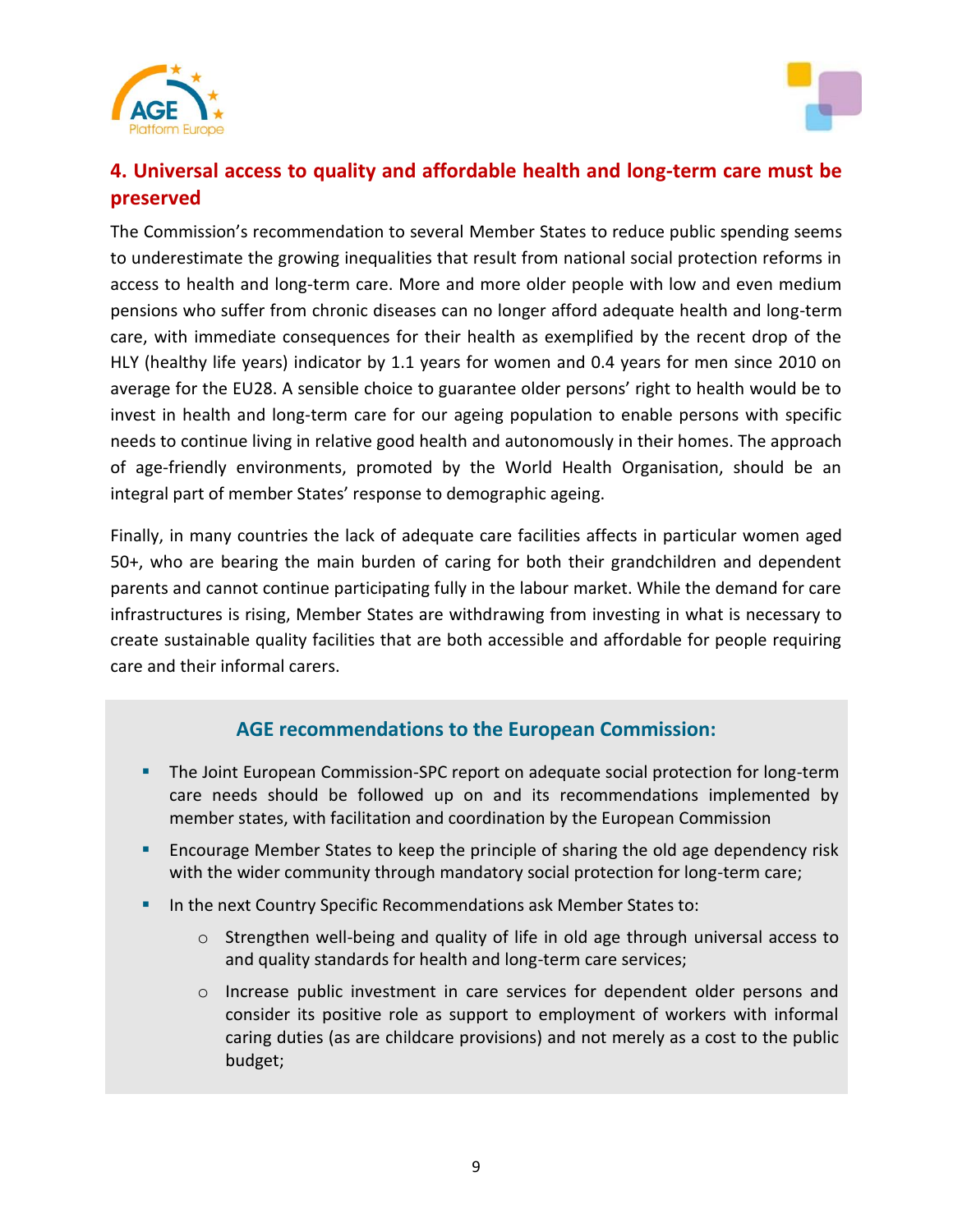



- o Invest in public health and age-friendly environments to support longer lives and enhance active and healthy ageing. This will help improve the dependency ratio and lower the pressure on public health and long-term care spending.
- $\circ$  Support informal carers by trainings, skills recognition and validation, respite facilities and a comprehensive set of social rights during periods of care leaves.

## **5. There is a need for more transparent governance to ensure a genuinely participatory Semester**

The European Commission has made an effort to support greater inclusiveness of the European Semester process at national level, by organising some stakeholder conferences on the Country Reports, which were published earlier this year. This is a welcome change to the previous practice. However, many of our members were not included or not aware of consultations on the NRPs with their government. AGE remains strongly convinced that in the current context of demographic ageing, a broad participation by older people and their organisations will help reflect more accurately the needs and expectations of the rapidly growing ageing population. By giving a voice to those who are directly affected by policy-making, policy makers at both national and EU levels will not only benefit from the input and expertise of civil society but this will also help strengthen the effectiveness and acceptance of their policy response. Also, innovative solutions arise often from civil society actors and therefore it would be a lost chance to not involve them.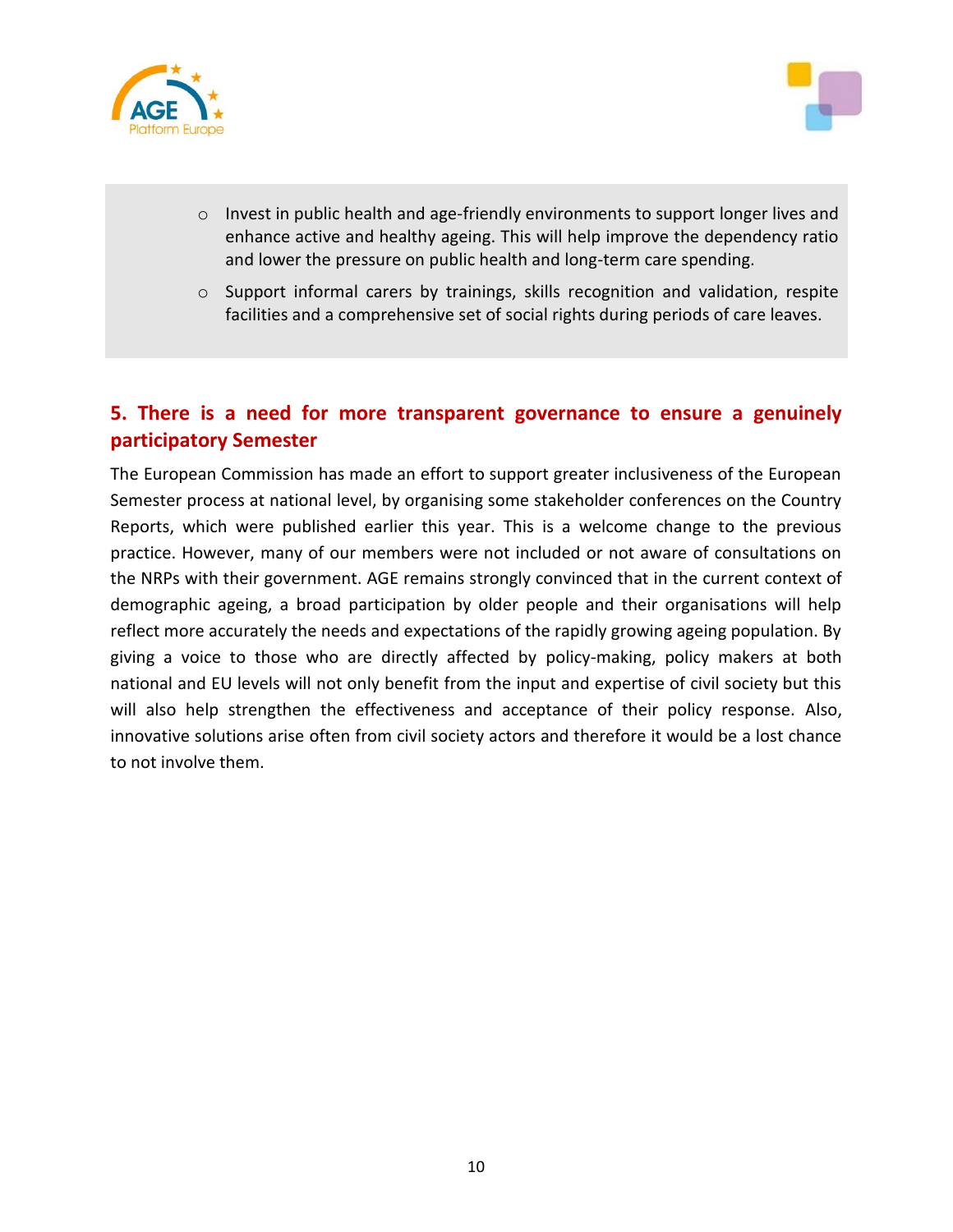



## **AGE recommendations to the European Commission:**

- **Respect and promote the principle of civil society's involvement in the Semester at both** national and EU levels. It is crucial to improve the involvement of civil society's organisations, including those representing older people, to increase the ownership and effectiveness of the implemented reforms and policies;
- **Ensure through the Semester a comprehensive Member States' input to cover all three** strands of the Social OMC i.e. strengthen synergies between social inclusion, pensions and health and long-term care, on one hand side, and other policies under Europe 2020 on the other hand;
- **Proceed with Jean-Claude Juncker's engagement to provide ex-ante and ex-post** assessments of the Semester in order to measure Member States' progress in achieving social targets fixed in Europe 2020 Strategy; findings from the current Semester, including feedback from civil society should feed the upcoming Europe 2020 review and new EU social agenda;
- Monitor the implementation of the Lisbon Treaty's provisions in relation to the social field, in particular to ensure that the EU and national budgets together with fiscal measures comply with Article 9 and its requirements to guarantee adequate social protection for all and fight against social exclusion.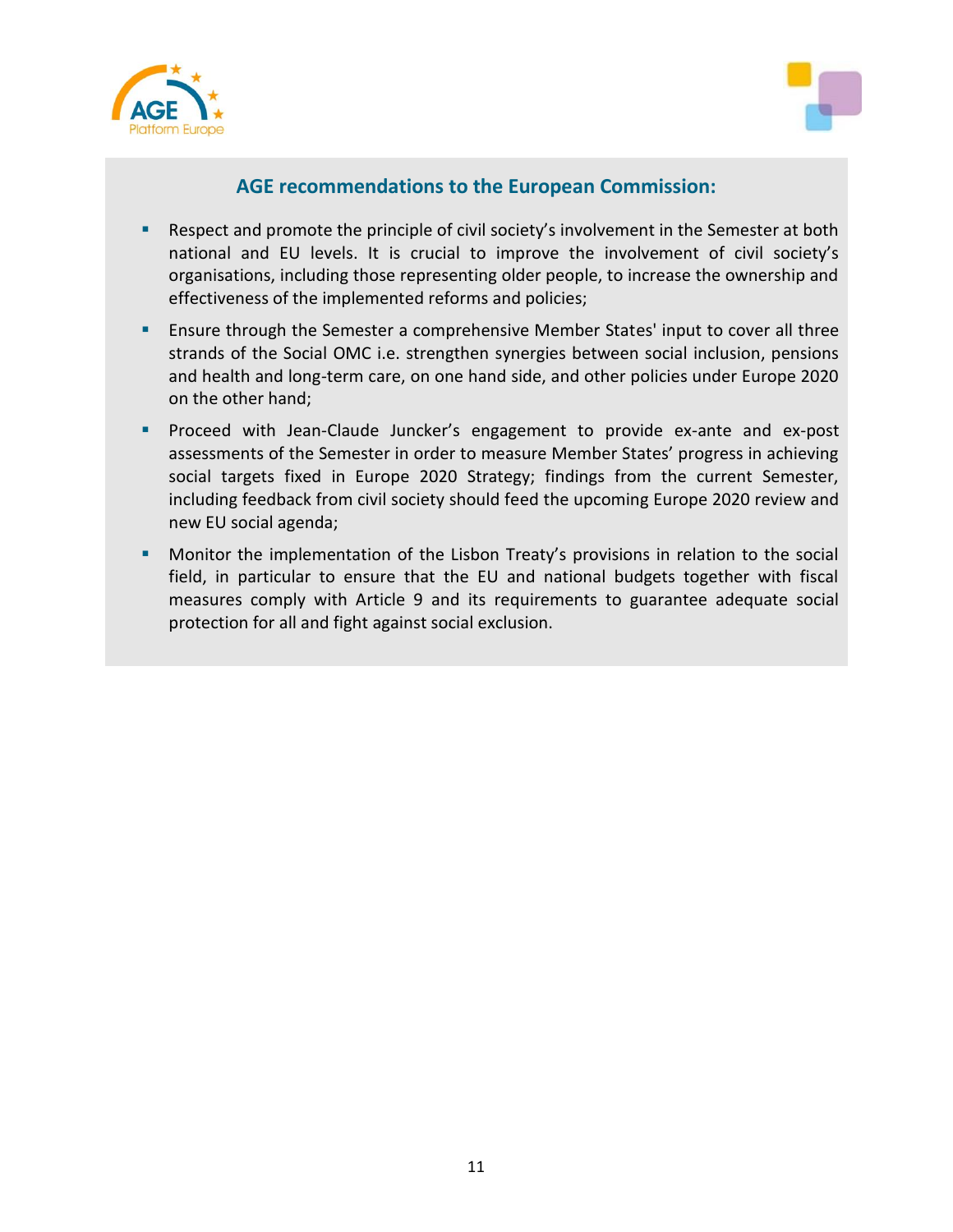



## **Part II - NGO involvement in the European Semester**

- **Belgium:** The Flemish Council of the Elderly has published a policy paper in December 2014 and sent it to all relevant ministries. Two cabinets have replied without adding any comment. Member organisations of the Flanders-Europe Liaison Agency were briefed on the contents of the NRP and asked for examples of policy measures replying to past CSRs. However, this does not amount to a structured dialogue or to actual involvement of older people's organisations in the elaboration of the NRP.
- **France:** AGE France (the informal coordination of AGE members in France) has been able to submit proposals for the National Reform Programme ahead of the process and could submit a statement on the 2015 NRP in time to be included as an annex to the official NRP alongside the contribution of social partners. This is the second year that French AGE organisations have had the opportunity to express their concerns and recommendations and to present them as an annex to the government report. This is a positive example of an open and inclusive governance of the European semester and AGE French members welcome such opportunity. Looking forward, they would like the national authorities responsible for the Semester to go a step further and exchange also at later stages of the process, namely during the implementation phase and eventually when policy priorities are revised for the next round.
- **Italy:** the government did not consult social actors on the documents concerning the European Semester. Some AGE members (ANAP Confartigianato) have voiced their opinions on the National Reform Programme via press releases and proposals.
- **Malta:** The Maltese Anti-Poverty Forum contacted the government in early March to engage with the elaboration of the NRP. In its response the government explained that the programme was still under construction with consultative government committees, but not open for public comments – which should have been handed in by 3 April. This left no time for other civil society organisations to contribute to the NRP.
- **Netherlands:** AGE member OVN-NL contacted the Ministry of Social Welfare to ask for a draft of the National Reform Programme. This draft was obtained, but there was very little time left to react. Civil society organisations have to express their wish to be consulted, no active consultation process is organised. The leader of the process is the Ministry of Economic Affairs; the role of the Ministry of Social Welfare in the process is unclear.

 $\bullet$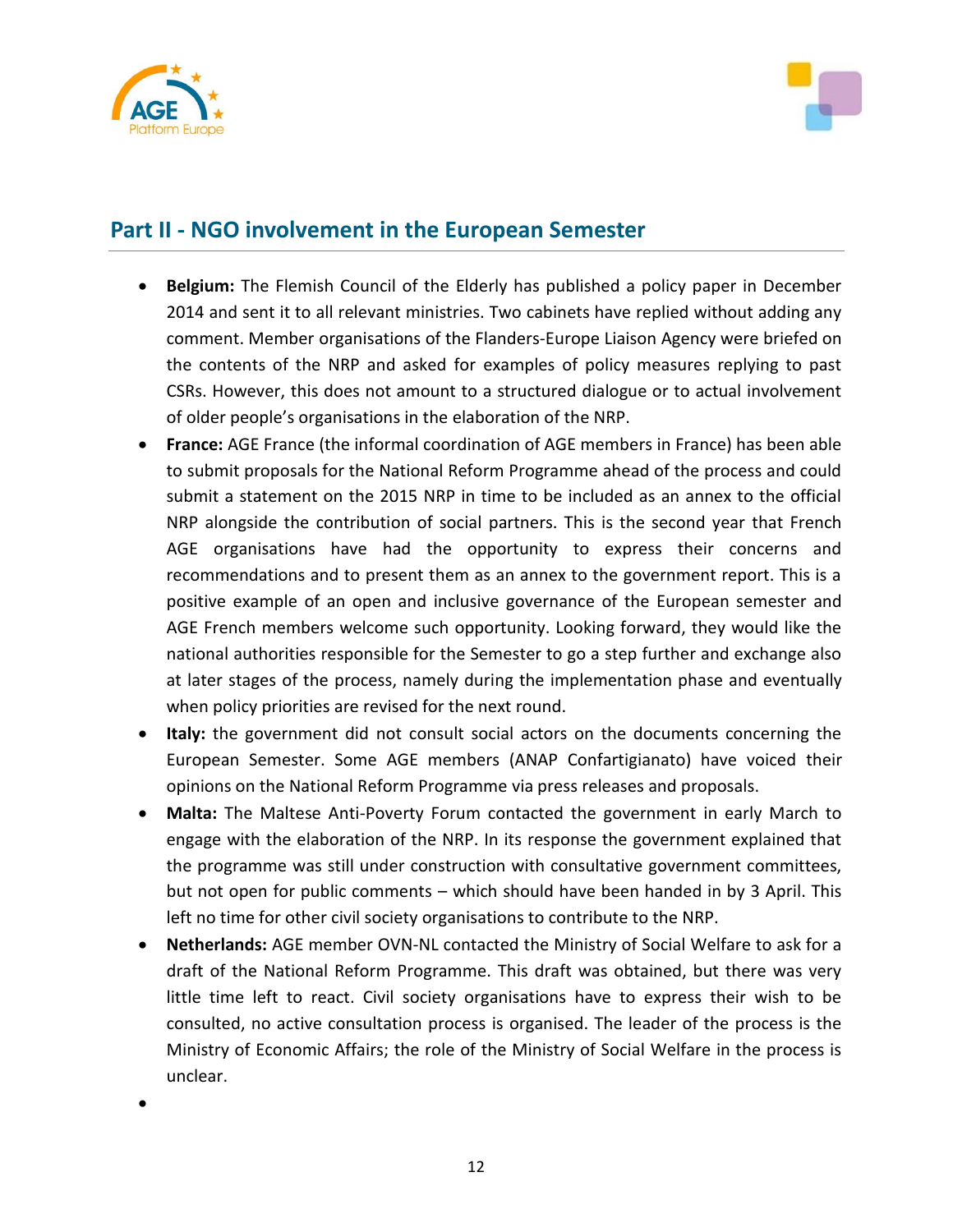



- **Poland:** There is very little information about the elaboration of the National Reform Programme available for civil society; therefore the involvement of civil society in the European Semester has been so far insignificant. The EU representation in Warsaw held a conference on the Europe 2020 Strategy, but this is the only initiative and it did not encourage the national government to adopt a more open approach. In the past, before the introduction of the Semester, Polish AGE members were consulted by the Ministry of Social Affairs and Employment on the national strategies on social inclusion (in the framework of the Open Method of Coordination). The current supervision of the Semester by the Ministry of Finance makes civil society's access to policy making significantly more difficult.
- **Sweden:** AGE member 'Christian-Democratic Senior's Association' was admitted for an interview in the ministry responsible for the National Reform Programme. However, no content was revealed. No Swedish senior citizen's organisation has been consulted. However, social partners and the local authorities' association were consulted.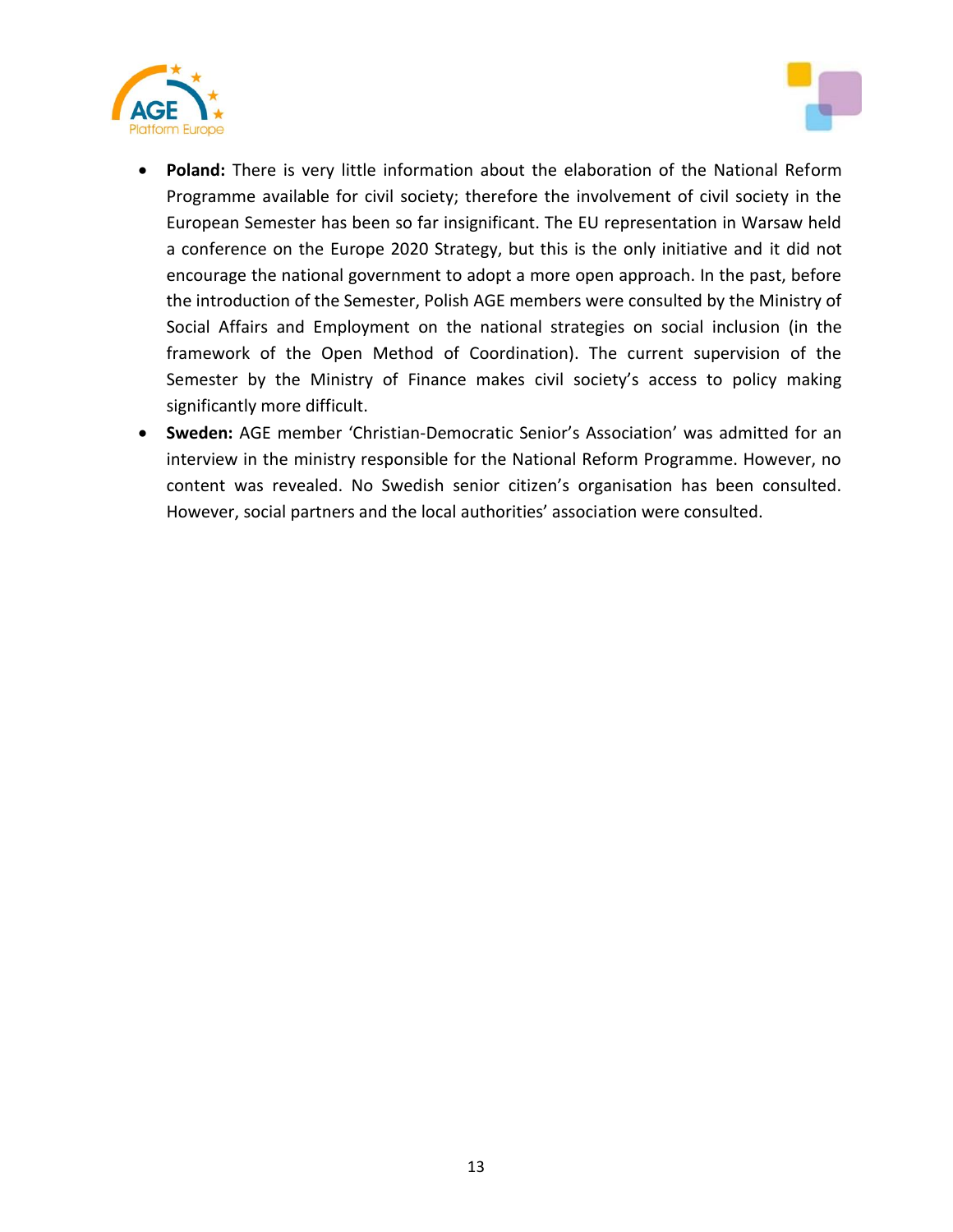



# **Part III - Country-Specific review of the European Semester by AGE members**

## **Belgium**

#### **Priorities for older persons**

- The first-pillar pension system should be strengthened and modernised to ensure sustainable and adequate old-age incomes. Reforms have focussed on smaller pensions, but the overall replacement rate should be raised to guarantee an adequate standard of living.
- The government should develop a comprehensive framework to improve participation of older people in the labour market, including job-creation, education, life-long learning, targeted measures to fight age discrimination and create age-friendly workplaces.
- The government should guarantee access to high-quality and sustainable health and long-term care for all with priorities for vulnerable population groups; increase capacities of (semi-)residential and home care; and strengthen the position of informal carers.
- The government should also take measures to reduce the non-take-up of social rights by older people, by automatic allocation of rights and providing more information.
- Ensure the transfer of competences between government levels does not hamper the quality of public services and social support.

#### **Governmental policies on older persons**

#### *Pensions*

- Age and career requirements for early retirement will be increased by 2019, legal pension age will be raised to 66 in 2025 and 67 in 2030.
- The pension bonus, inciting people to postpone retirement, has been abolished.
- Income limits for pensioners have been abolished to encourage retired persons to continue also in paid work.
- Increase of 1-2% for certain pensions (lowest and oldest pensions)
- In the French-speaking part of Belgium, the government is considering to raise the degree of private capital in the sector of nursing homes. This raises the concern whether access to residential care will remain affordable.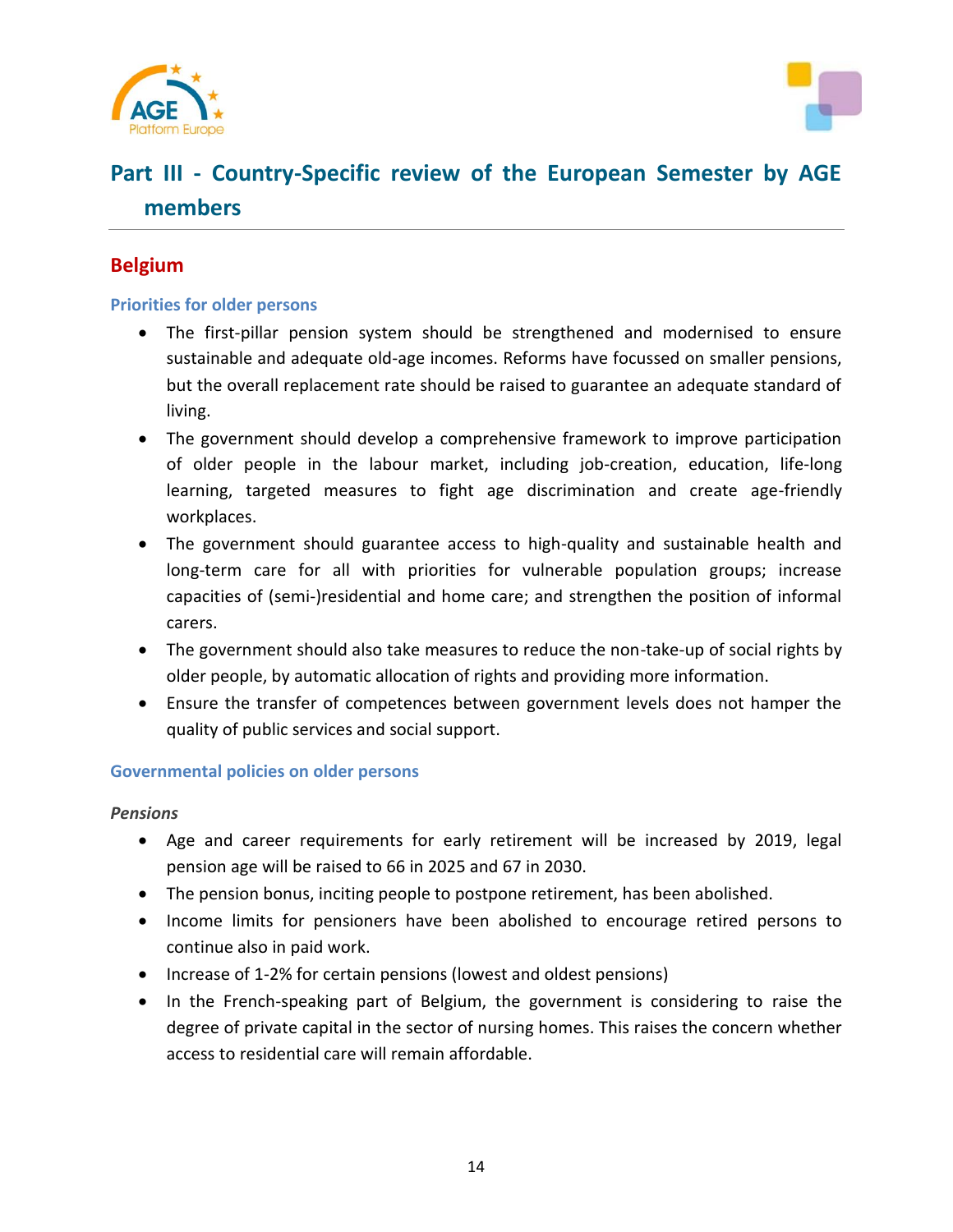



#### *Employment*

- The Flemish employment service will focus on the activation of older workers and use tax incentives for employer to hire older persons.
- Mandatory availability for the labour market has been extended to 65 years for those receiving unemployment benefits.

### *Long-term care*

- Competences have been transferred to regional governments.
- In Flanders, there has been a horizontal budget cut of 5% in operational resources in residential care.
- The time credit for providing care has been increased.
- In the French-speaking part of Belgium, mandatory long-term care insurance will be introduced; however this will be a variation of an existing allowance that also covers residents of senior's homes. The new model would finance only long-term care patients who are *not* living in a senior's home, as the latter already benefit from subsidised housing. AGE members are therefore concerned that this in fact means a regression of benefits.

#### *Poverty*

- Some pensions, most notably the lowest pensions, have been slightly increased.
- Indexation of wages and income benefits has been suspended.
- Some measures of the Flemish government hit people living in poverty harder, such as the doubling of the contribution to the mandatory Flemish care insurance.

## **Assessment of the National Reform Programme**

- Considering that women still spend less time in paid employment than men, raising age and career requirements for retirement disproportionally affects them.
- The budget consolidation measures limit the room for substantial poverty reduction measures.
- Labour market reforms focus on the punitive side and seek to 'force' people to work longer and lack the emphasis on enabling people to do so.
- There is a lack of transparency on the future budget and investment in long-term care. Many measures are lacking in this domain: age-independent support for persons with disabilities, minimum staff requirements for residential care institutions, structural support and rights for informal carers, objective assessment instrument for people with care needs.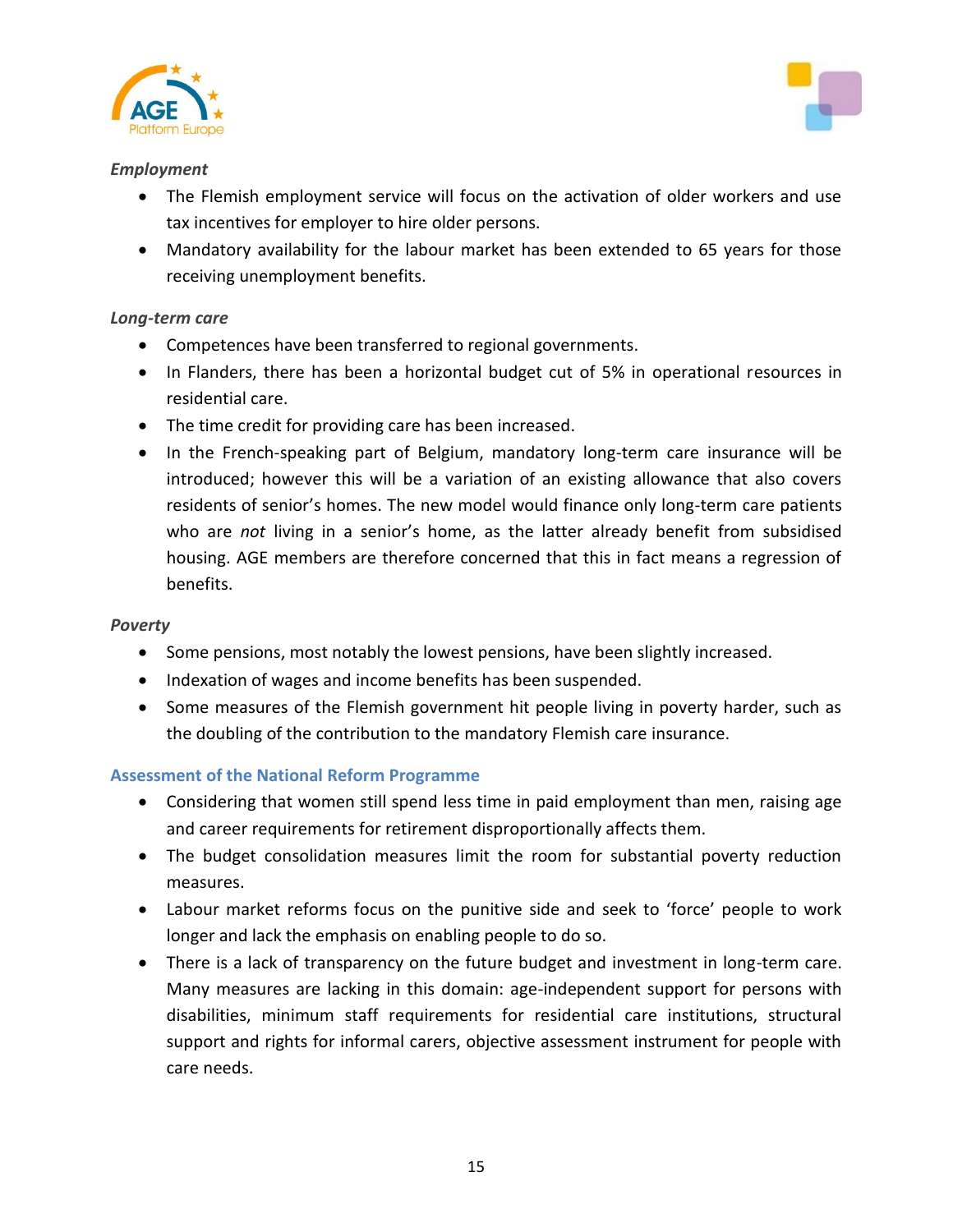



#### **Country-Specific Recommendations with an impact on older persons**

#### *Pensions*

No new recommendations, only to continue pension reforms, linking statutory pension age to life expectancy.

#### *Employment*

The European Commission mentions that pension reforms have to be accompanied by appropriate employment opportunities for older persons. It notes that the incentives for the employability of older workers are few and that employment-support measures and labour market reforms conductive to active ageing are necessary. Furthermore, the EC points out that structural problems of the Belgian labour market, like the weak link between wages and productivity, the financial disincentives to work, the lack of highly skilled workers and the skills mismatches, have a pronounced impact on specific groups in the labour market, among which older unemployed.

#### *Health and long-term care*

In 2014 the European Commission recommended to Belgium to improve the costeffectiveness of public spending in long-term care. But even though the Belgian Country Report of March 2015 states that in "the increased devolution of responsibilities to the regions and communities still needs to yield costeffectiveness benefits" regarding long-term care, the new recommendations make no reference to long-term care, nor to any other health issues.

#### *Poverty:*

The Recommendations do not address poverty. The only recommendation remotely related to poverty is the recommendation to reduce financial disincentives to work.

#### **Assessment of the Country-Specific Recommendations 2015**

*Poverty:*

- The Belgian recommendations have narrowed down on issues dealing with pensions and employment from a costs perspective. The social targets of the Europe 2020 Strategy and the fight against poverty and social exclusion have been left aside. The lack of attention to poverty target is deplorable, as no progress in reducing poverty has been achieved, 15% of people being at risk of poverty with older people and other vulnerable groups facing a higher and increasing risks.
- Measures have been taken to raise minimum pensions, but replacement rates are still inadequate. To remedy this imbalance, the pensions should be exempted from the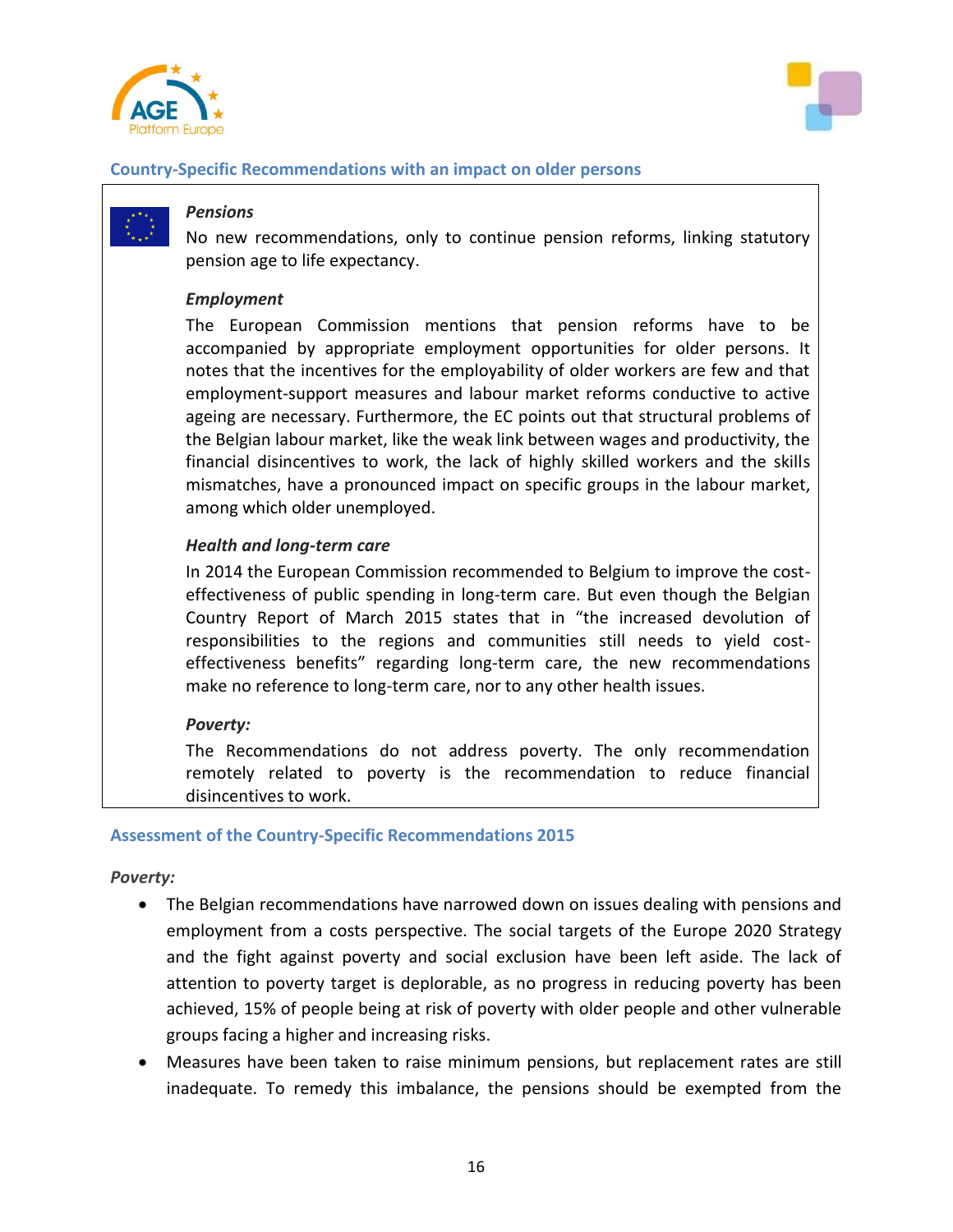



decision to suspend wage indexation, to raise social assistance and taxation thresholds in line with inflation and to raise the replacement rate.

### *Employment*

- In employment, there is a welcome shift away from the raising of retirement age and the phasing out of early retirement towards the promotion of employability and supporting workers to find jobs
- However, bringing older workers into the labour market needs more and more targeted measures. Reforms should aim at:
	- o giving older people equal opportunities on the labour market;
	- o reducing labour costs for older workers;
	- o combatting age discrimination in the labour market;
	- o stimulating adjustments of the work environment to the needs and capacities of older employees;
	- $\circ$  improving the possibilities for combining work and family life for those with caring duties (not only parents with young children), without disadvantages in pension rights;
	- o supporting lifelong learning and vocational training at every age;
	- o reintroducing a pension bonus, in order to ensure that working longer has a significant impact on pension income;
	- o maintaining early exit possibilities.

## *Pensions*

• The Commission continues to promote the link between statutory retirement age and life expectancy, ignoring the social differences in healthy life years, and the age of entry into the labour market.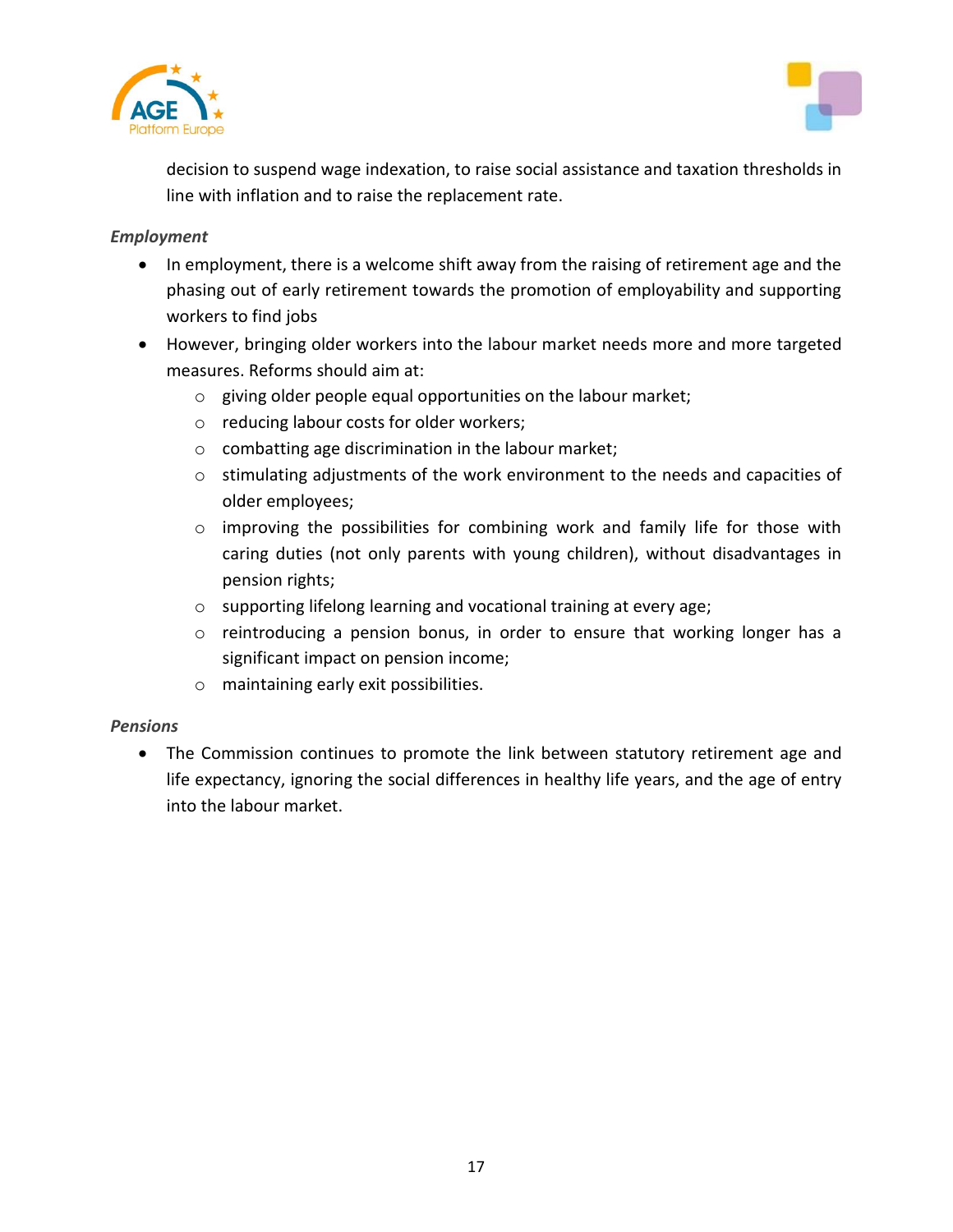



## **Germany**

**Country-Specific Recommendations with an impact on older persons**

The only recommendation having a direct impact on older persons is to increase incentives for later retirement

## **Assessment of the Country-Specific Recommendation**

- The absence of any recommendation to tackle age discrimination in the labour market and the situation of older workers are regrettable.
- Also, the European Commission stays silent on the important need to fight against poverty.
- BAGSO acknowledges the importance of a common reference age for accessing pensions. However, BAGSO advocates for a flexible and individualised labour market exit on a voluntary basis. BAGSO calls for a stronger inclusion of the existing legal possibilities for flexible exit ages in collective agreements and on company-level. However, there need to be additional policy measures to achieve this:
	- o Possibilities for exit pathways for workers who can no longer work because of health reasons
	- o Ongoing life-long learning opportunities inside and outside companies
	- $\circ$  Company-level health management and a much stronger focus on prevention
	- $\circ$  Legislative changes to prevent the paradox that healthy and highly educated older persons can continue to work beyond retirement age on a voluntary basis, while persons with health problems might have to exit the labour market early on, losing not only out on income from work, but also on the last contribution years to acquire full pension rights.
	- o The establishment of age-friendly working environments that benefit all categories of older workers, including older women, older migrants, older persons with disabilities and older workers with low qualification levels
	- o Better advice services specifically targeted on older workers in sectors with a typically higher rate of short-term contracts
	- o Support for older jobseekers to find employment, eventually subsidised employment, in order to have the possibility to build up full pension rights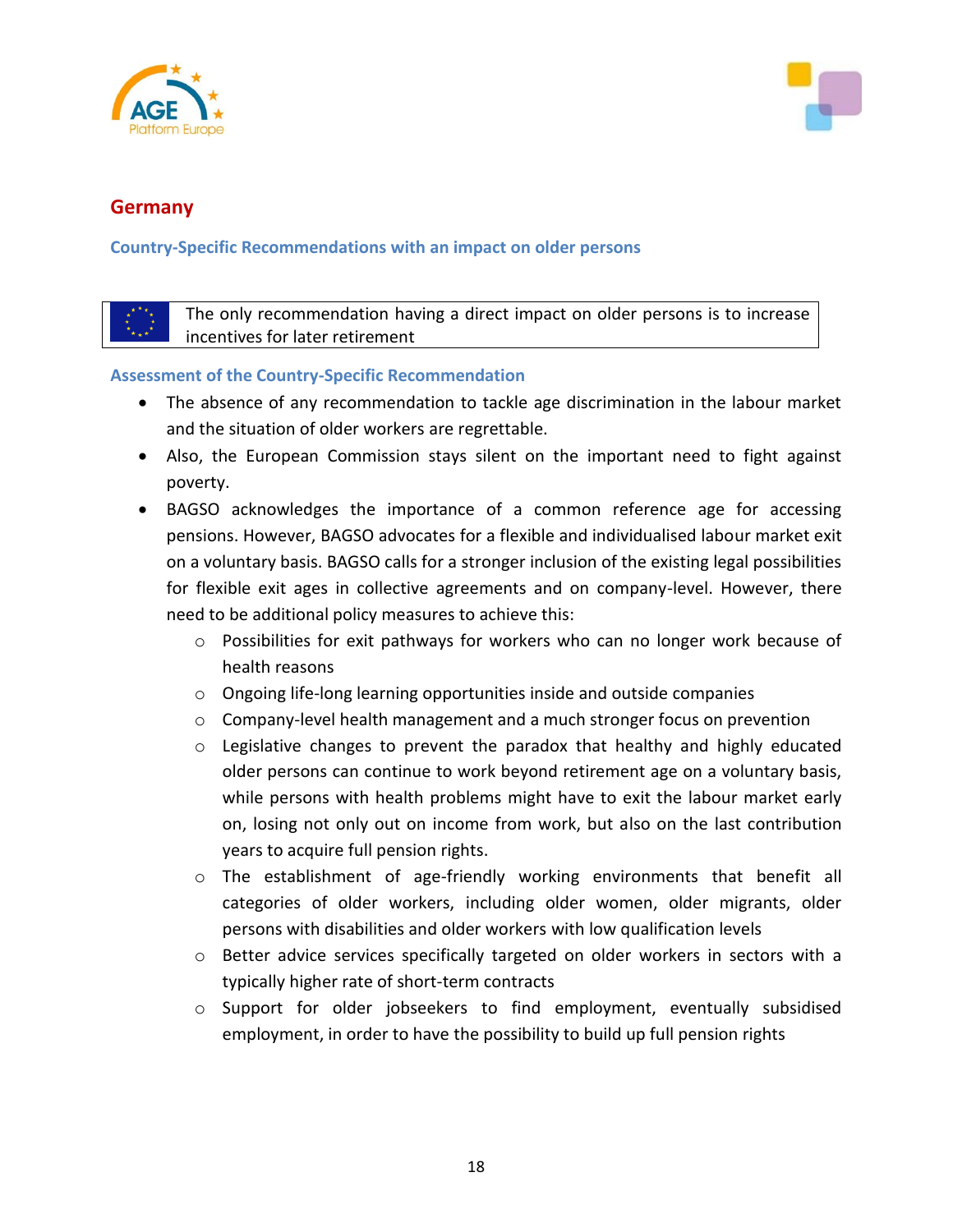



## **Denmark**

**Country-Specific Recommendations with an impact on older persons** None

#### **Assessment**

Last year the government decided to define poverty a disposable income of less than 50% of the median income and a net worth of less than approximately DKK 105.000 (14.075 €). This is less than the national old age pension, therefore it is virtually impossible to be a "poor" pensioner.

## **Greece**

**National Reform Programme 2015 provisions with an impact on older persons**

#### *Poverty*

The new government has issued statements on social policy, announcing measures to combat poverty, guaranteeing the current pension levels and ensuring universal access to healthcare provision. However, given the budgetary constraints, it is not possible to predict the extent of implementation of these measures

#### **Assessment of the provisions (50plus Hellas)**

 The National Reform Programme does not pay sufficient attention to the ageing of the population.

#### *Employment*

 There is a need to tackle age-based discrimination at work, to create age-friendly environments in the workplace and to upgrade and strengthen skills of older workers. These issues are not debated as part of the discussion on raising retirement ages. Employment rates of older workers (55-64) have dropped from 42.8% in 2008 to 35.6% in 2013.

#### *Health*

- The healthy life expectancy at age 65 has dropped by 2.9 years for women (10.7 to 7.8 years) 1.1 years for men (10.2 to 9.1) between 2001 and 2011.
- Welfare reforms produced some improvements, but most budget cuts are horizontal and disrupt health and social services
- Unemployed persons are covered by health insurance only for two years. In September 2013, Greece introduced health vouchers to target long-term unemployed without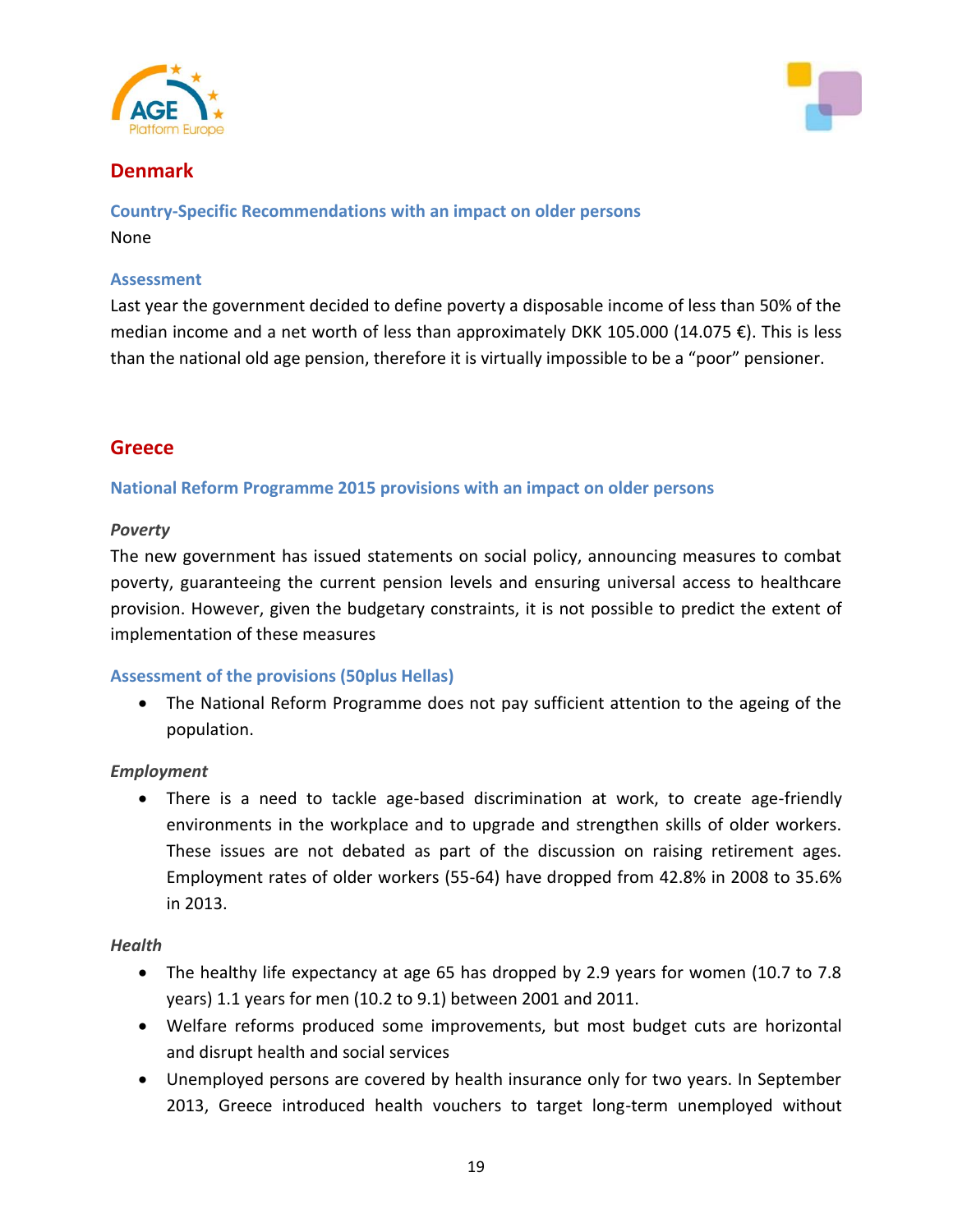



coverage. Since June 2014, uninsured persons can access medicine and hospital care if the medical need is established.

 There is no policy on long-term care, for the moment long-term care is almost exclusively provided by families. The National Action Plan on Ageing, however, does not include any measure to support informal carers.

### *Poverty*

- One in four persons over 65 is at risk of poverty, with the situation being worse for persons older than 75.
- Provisions for vulnerable groups have no specific focus on older persons.
- The pilot phase of the guaranteed minimum income scheme is a good development and should be continued in order to tackle the problem of growing extreme poverty. Efforts should be concentrated on the extension of the scheme to the whole country and focus on high-priority groups. Sufficient budgetary allocations should be earmarked for this, including financing from the European Social Fund, and a coherent and integrated mechanism should be created to manage the implementation of the scheme.

#### *Pensions*

 Pension reforms are focussing on the extension of working lives, while the pension levels have been reduced between 14% and 47% (2014, Study by AGSSE)

#### **Alternative Country-Specific Recommendations (50plus Hellas)**

#### *General options*

- Implement fully the employment and social protection related measures in the Economic Adjustment programme, as reformulated by the new government.
- Develop an integrated National Action Plan on Ageing 2020, focussing on the most urgent issues relating to ageing

#### *Employment*

- Develop a human capital strategy 2020 for all age cohorts
- Promote tailor-made vocational training and life-long learning opportunities, including for people over 50.

#### *Poverty*

 Evaluate and review the guaranteed minimum income scheme in view of extending it to the whole country.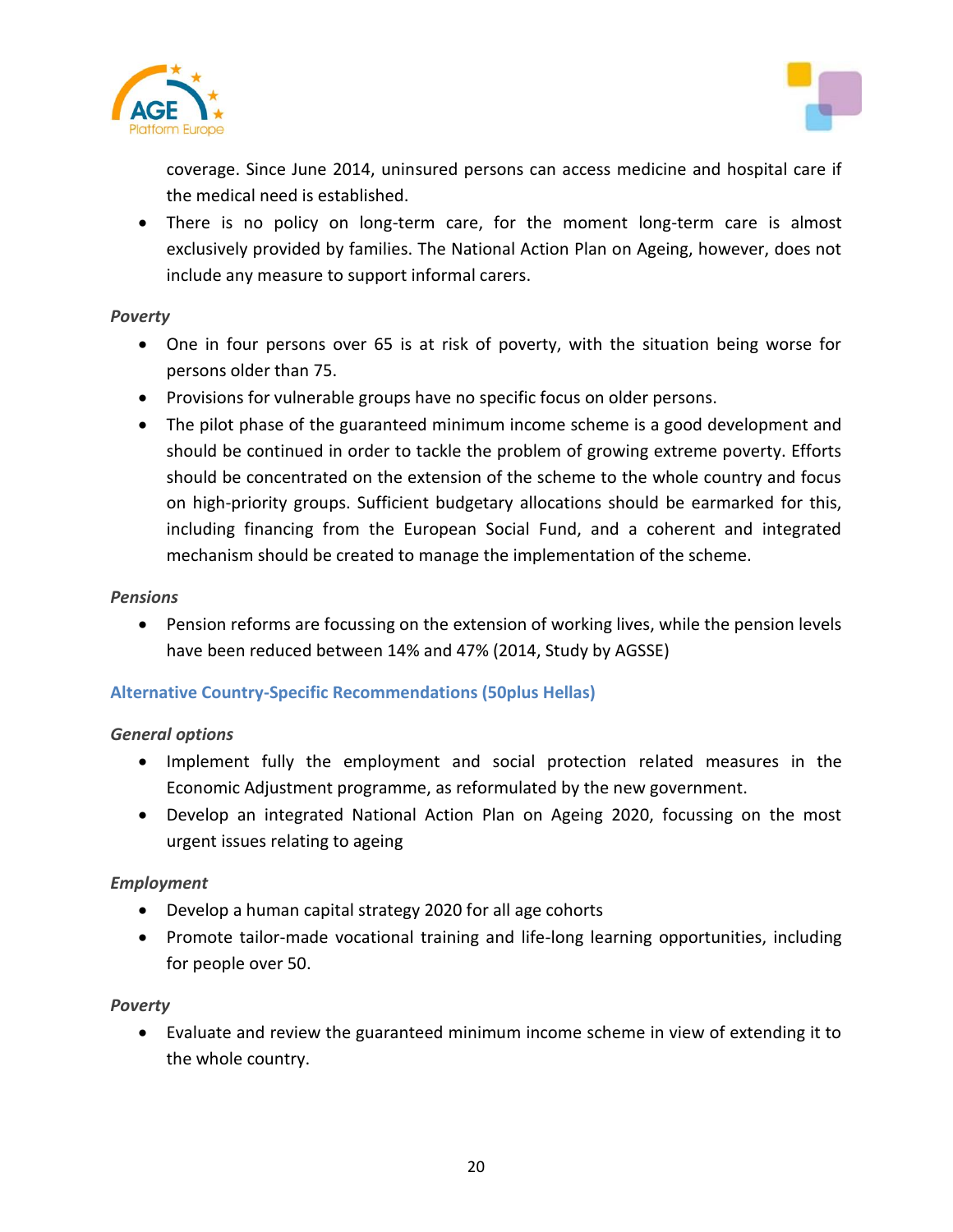



- Establish a coherent and integrated mechanism such as a Social Solidarity Fund Against Poverty, to manage the implementation of the minimum income scheme
- Strengthen the actions to address the humanitarian crisis through the provision of food, electricity, hearing, housing, transport and medicine.

#### *Health and Long-term Care*

- Take steps for meeting the fast-growing demand for effective, responsive and goodquality primary health and long-term care
- Develop a comprehensive strategy to support those in need of long-term care, and focus on better primary care, prevention, health promotion and e-health support
- Increase formal care and improve the quality of care-provision by training and certification of care providers
- Support informal and family carers in the provision of long-term care

## **France**

**National Reform Programme 2015 provisions with an impact on older persons**

## **Assessment of National Reform Programme (AGE France)**

The National Reform Programme stays silent on these pressing issues:

#### *Pensions*

 The National Reform Programme paints a overly optimistic picture of the financial perspectives of the French pension system, especially in light of the analysis of the Court of Auditors. The supplementary pension schemes ARRCO/AGRIC are still in a worrying situation. AGE France still recommends the creation of a universal pension system, treating all professional categories in the same manner

#### *Poverty*

- Some positive steps were taken by the extension of universal health insurance coverage, the indexation of low pensions and a national plan to fight isolation of older persons.
- However, the situation remains worrying as, 45% of older persons' households struggle with daily needs when compared to the reference budget elaborated by the ONPES.
- The housing situation remains worrying for many of the most vulnerable older persons, a plan to adapt homes for the needs of older persons is important
- The hike in energy prices is a negative development, which will be partly counterbalanced by the introduction of 'energy vouchers'.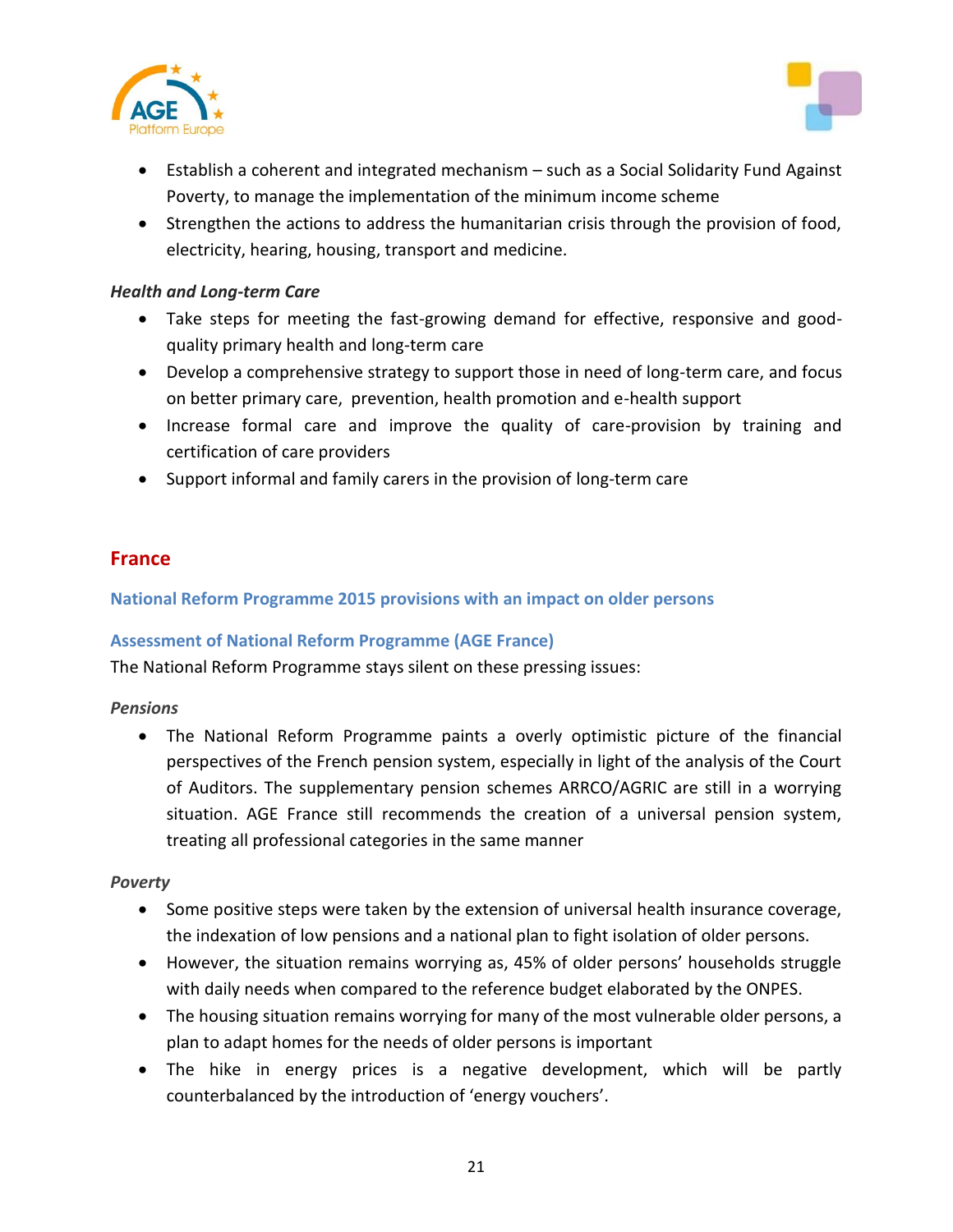



#### *Health care*

 Health insurance providers should stop applying age discrimination in their pricing practices. There are age barriers in the access to services which aggravate social exclusion

### *The National Reform Programme takes insufficiently into account:*

#### *Health and Long-Term Care*

- There has been an effort in creating a 'draft law on ageing', to foresee the necessary development of policies in favour of autonomy and dependency on care, which the NRP does hardly mention. AGE France proposes:
	- $\circ$  Create a comprehensive and coordinated policy on prevention and abolish the legal distinction between disability and dependency on care
	- $\circ$  Keep the question of the cost-sharing of long-term care services on the table; include the risk of care-dependency into the risks covered by social security.
	- o Guarantee a maximum amount of expenses that have to be borne by the beneficiary, leaving enough resources for a dignified life.
	- $\circ$  Improve the financial contributions to the solidarity contribution for autonomy (CASA) and take measures that this contribution actually serves its aim.

#### *Employment*

- The employment rate of 55-64-year-olds needs to be improved, as it is much lower than in other, comparable countries. This should be a national priority and is a necessary measure to tackle the problem of unemployment. The sustainability of the pension system and the adequacy of future pension rights depend on this. For the moment, older workers' unemployment is worryingly high, even if some supplementary means are provided to accompany them.
- Increasing the employment rate of 55-64-year-olds is also necessary to launch the 'silver economy', which needs persons who understand older persons' needs to develop products.

To complete these analyses, it does not seem clear how the territorial reorganisation is impacting on taxpayers and the will to bring the pension system into equilibrium in 2020 is confirmed. Major concerns regard older job-seekers who are not provided with means of joborientation and training, as well as pensioners living on small pensions. The law on ageing can only be a first step that should be completed by the adaptation of environments for all ages.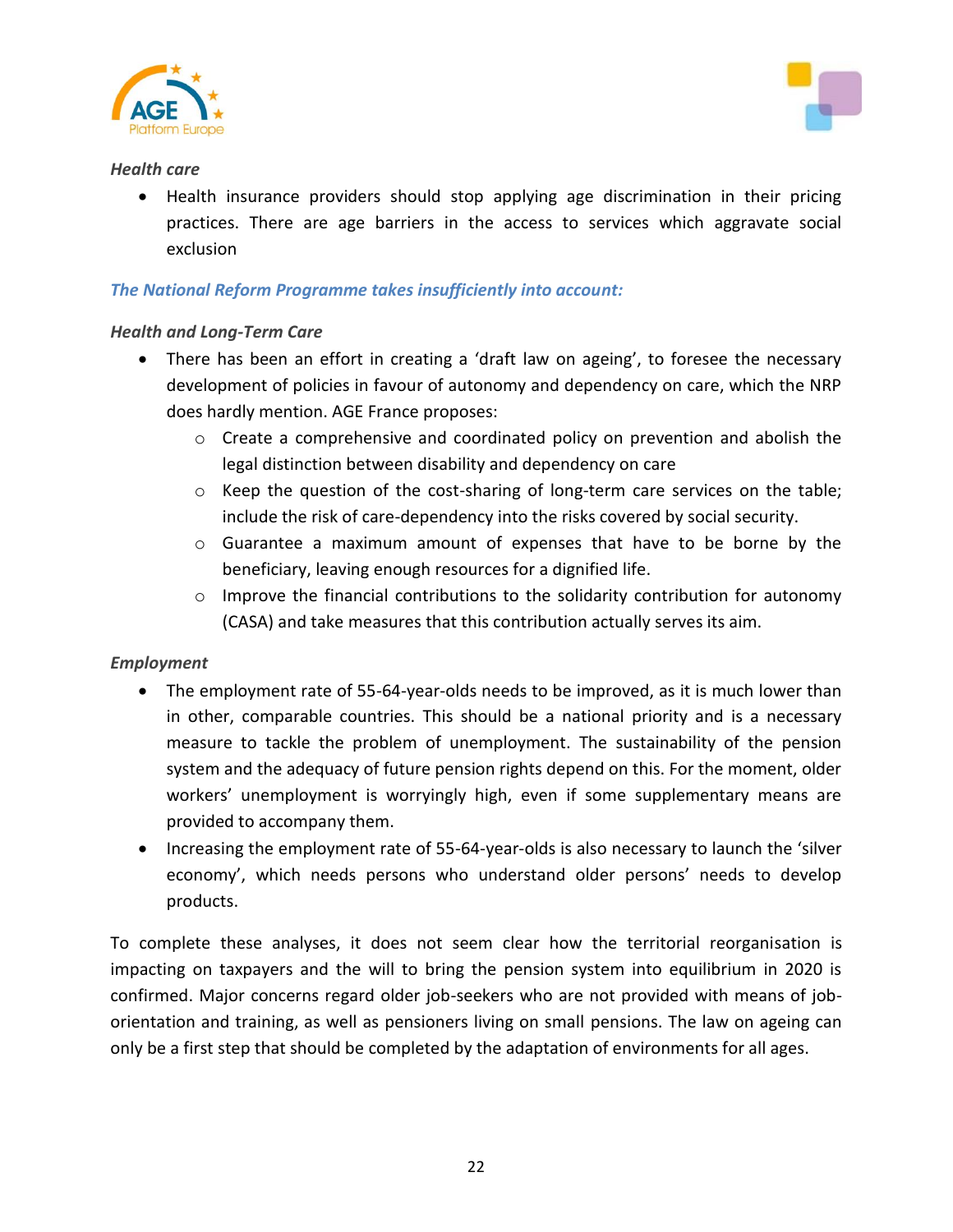



#### **Country-Specific Recommendations with an impact on older persons**

| $x^{\star}$ $\stackrel{\star}{\rightarrow}$ $\stackrel{\star}{\rightarrow}$ |  |                                                                           |                                                                  |  |  |  |  |  | • Identify savings opportunities across all sub-sectors of general |  |  |  |
|-----------------------------------------------------------------------------|--|---------------------------------------------------------------------------|------------------------------------------------------------------|--|--|--|--|--|--------------------------------------------------------------------|--|--|--|
| $\mathcal{H}_{\mathbf{w},\mathbf{w}}$                                       |  |                                                                           | government, including on social security [].                     |  |  |  |  |  |                                                                    |  |  |  |
|                                                                             |  | • Take additional measures by March 2016 to bring the pension system into |                                                                  |  |  |  |  |  |                                                                    |  |  |  |
|                                                                             |  |                                                                           |                                                                  |  |  |  |  |  | balance, in particular ensuring that the financial situation of    |  |  |  |
|                                                                             |  |                                                                           | complementary pension schemes is sustainable over the long term. |  |  |  |  |  |                                                                    |  |  |  |

## **Italy**

#### **National developments**

- The National Reform Programme does not contain any provision on older people or on the fight against poverty.
- Health care services are to be rationalised in order to compensate for budget cuts, but the ability to achieve savings by improving the functioning of health institutions is not guaranteed.
- The Renzi government has allocated more resources to social assistance; long-term care services, care for dependent older people, but means are still insufficient to cover the needs.
- The government portrays the tax cuts of 80 euros for low-wage earners as a measure to fight poverty, but pensioners and unemployed are excluded from this measure
- The Constitutional court has undone the decision to block the indexation of pensions above 1,500 euros, taken by the Monti government in 2012. Consequently, 10 billion euros will have to be paid to middle-to-high income pensioners, rather than to the poorest.

#### **Priorities of older persons**

#### *Pensions*

Italy needs a mechanism of automatic revaluation of pensions that is oriented to the specific consumption of the elderly population (pharmaceutical expenses or specific medical treatments which are not paid by the National Health Service) and that has to be linked to wages.

#### *Poverty*

It is necessary to extent the benefit of 80  $\epsilon$  (mentioned above) to the poorer pensioners in order to alleviate their poverty conditions and improve their living conditions. It is also necessary to increase the economic resources dedicated to the "social card" and to revise the criteria for its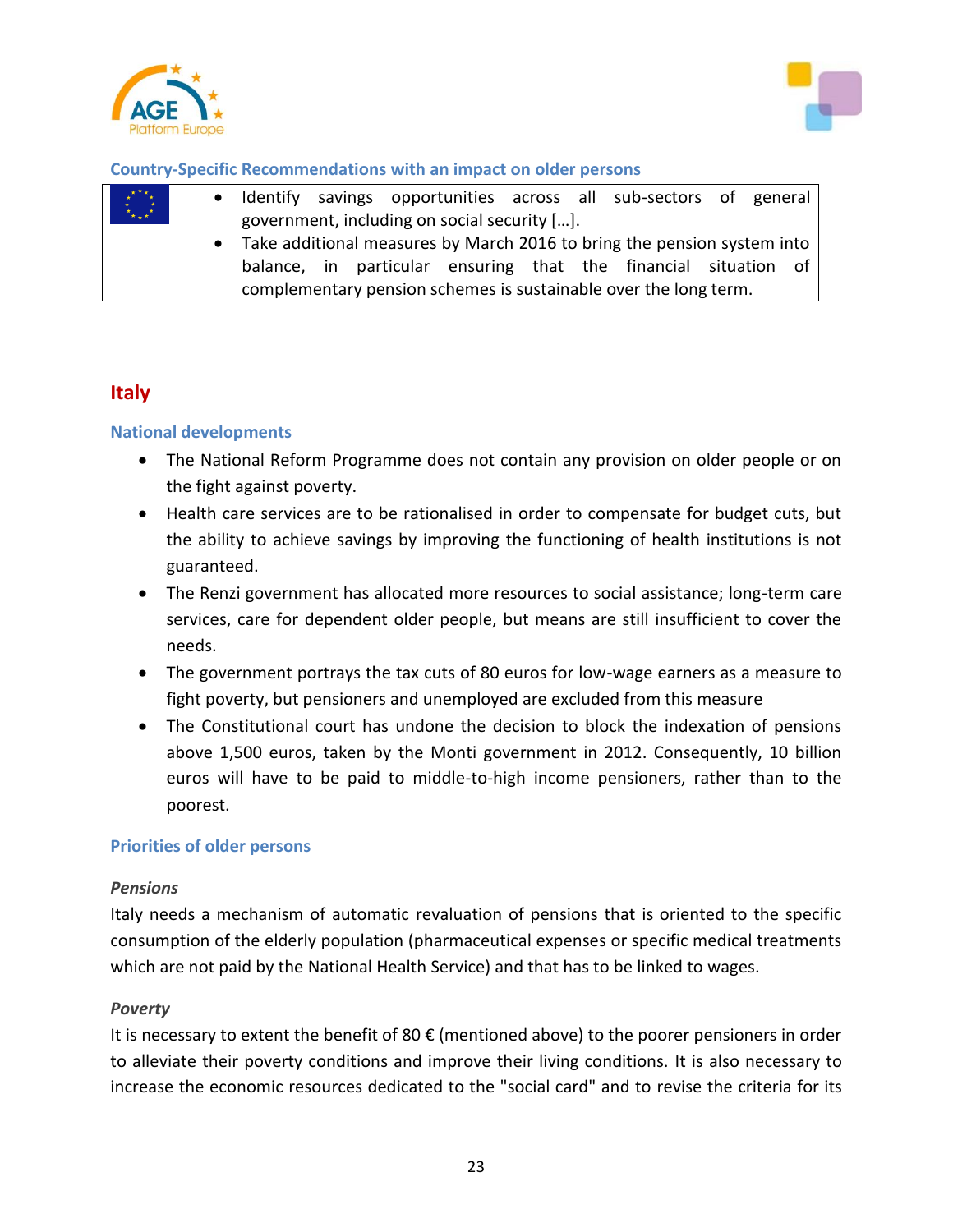



distribution. Only in this way the social card can represent an effective tool to help families in poverty.

#### *Taxation*

Italian retirees pay higher taxes than other pensioners living in other European member states, both on housing and income taxes. This is why it is necessary to extend the amount of nontaxable income, to provide for deductions for payment of the IMU (property tax) for the elderly who live alone in their own house and have incomes lower than two times the minimum pension, or three times if they live with a partner.

#### *Health and long-term care*

The National Health Service must keep its public and universalistic features but at the same time it is necessary to facilitate supplementary private tools (e.g. supplementary health fund). Health expenditure can and should be rationalized in the interests of citizens. The spending review should be done without reducing quality standards of healthcare services and without loading the cost of healthcare on ill people.

The challenge of long-term care provision needs to be dealt with *ad hoc* policies and adequate resources, to enable older people to live in dignity and at the same time to ease the burden on families. More generally, it is necessary to review in depth the system of social care interventions, Italy is among the last in Europe in terms of resources allocated to the assistance to disabled, people in need of long-term care and people discharged from hospitals. More focus should be put on health care at home.

#### **Country-Specific Recommendations with an impact on older persons**

#### *Employment*

The recommendations focus on the reform of the labour market, but without any specific focus on the ageing of the population. The Country Report notes however that activity rates of older persons and women have increased despite of the crisis.

#### *Poverty*

The Country Report notes that the share of pensions in GDP is the second highest in the EU with 16.6%, claiming that this limits the scope for policies addressing the poverty of other income groups. The Country Report calls for the creation of a national database on services and benefit recipients and a shift from cash benefits to the provision of services.

*Health and Long-term Care*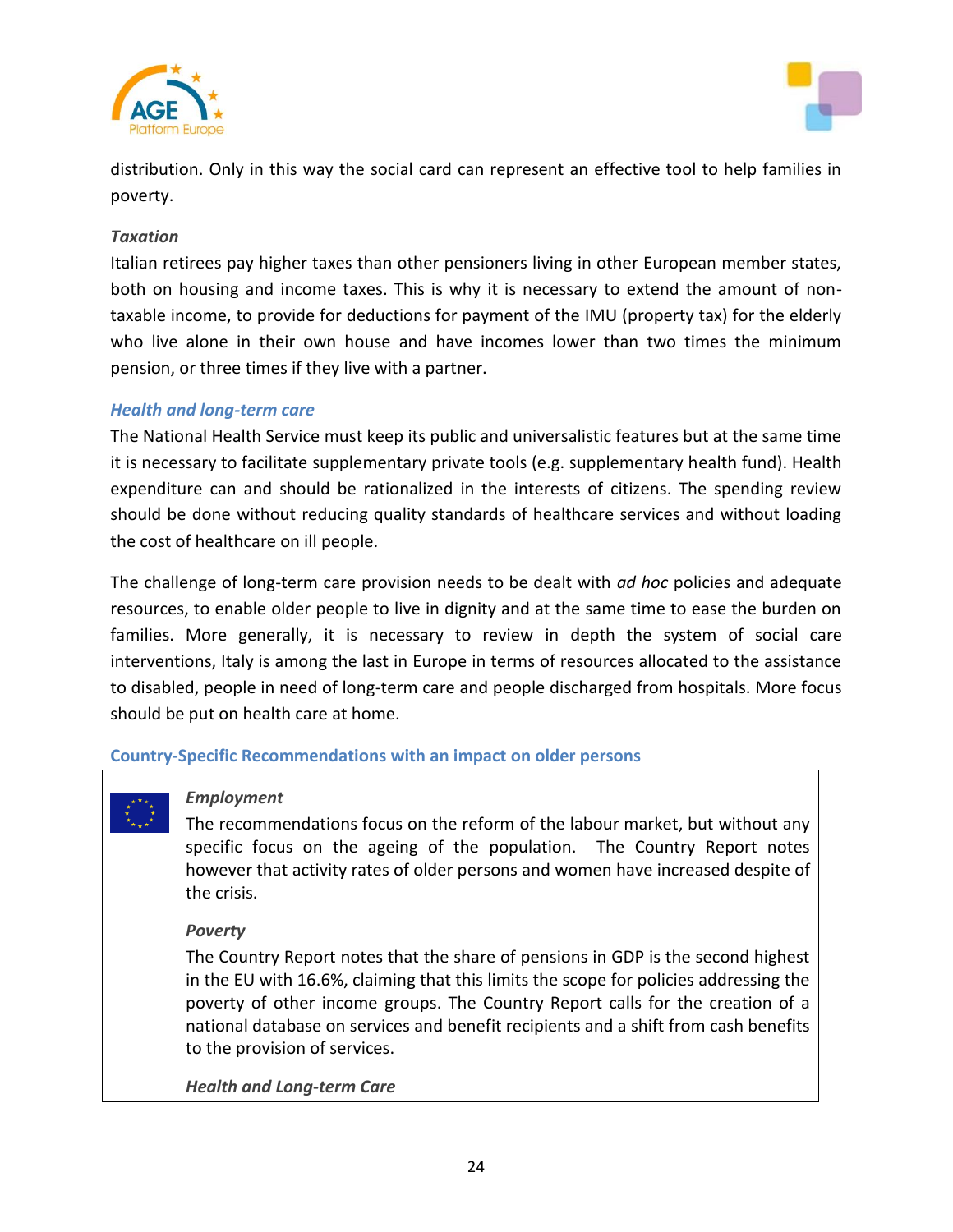



The Country Report notes that no improvements have been made in the domain of long-term care and that there is a focus on the provision of cash rather than services. It recommends redirecting funding to services. The Country report also notes that there is a lack of institutional care and that care provision is very fragmented across institutions.

### **Assessment of the Country-Specific Recommendations**

• Italy cannot afford to postpone the preparation of the country's policy framework to the ageing of society, therefore the lack of ageing-related recommendations in the Country-Specific Recommendations has to be seen negatively.

#### *Employment*

 The recommendation to promote measures to increase labour market participation of older workers and women is however very positive.

#### *Poverty*

 The recommendations to create a national database of services and benefits in view of assessing the efficiency of the social protection system has to be seen positively.

#### *Pensions*

• It does not seem sensible to redirect pensions to other forms of support, as the pensions reflect acquired pension rights and pay an important role in safeguarding pensioners from the risk of poverty. Moreover, the formulation of the Country Report suggests a trade-off between reducing poverty amongst older persons and amongst other groups, which goes against the principle of solidarity between generations.

#### *Long-term care*

- The recommendations to redirect cash benefits to the creation of long-term care services and to overcome the wide variation of funding levels and structures of services has to be seen positively.
- Increasing residential care does not seem to be the most sensible choice when taken in isolation from the development and support of community-based care. There has been an effort to establish a coherent system of integrated care in the community, with differentiated levels of health and social care, including end-of-life care. There has also been an effort on overcoming regional variation in service provision by the *Commissioni Livelli essenziali di assistenza*.
- Instead, an additional effort in creating community-based integrated health care and social services for older people and disabled people is necessary.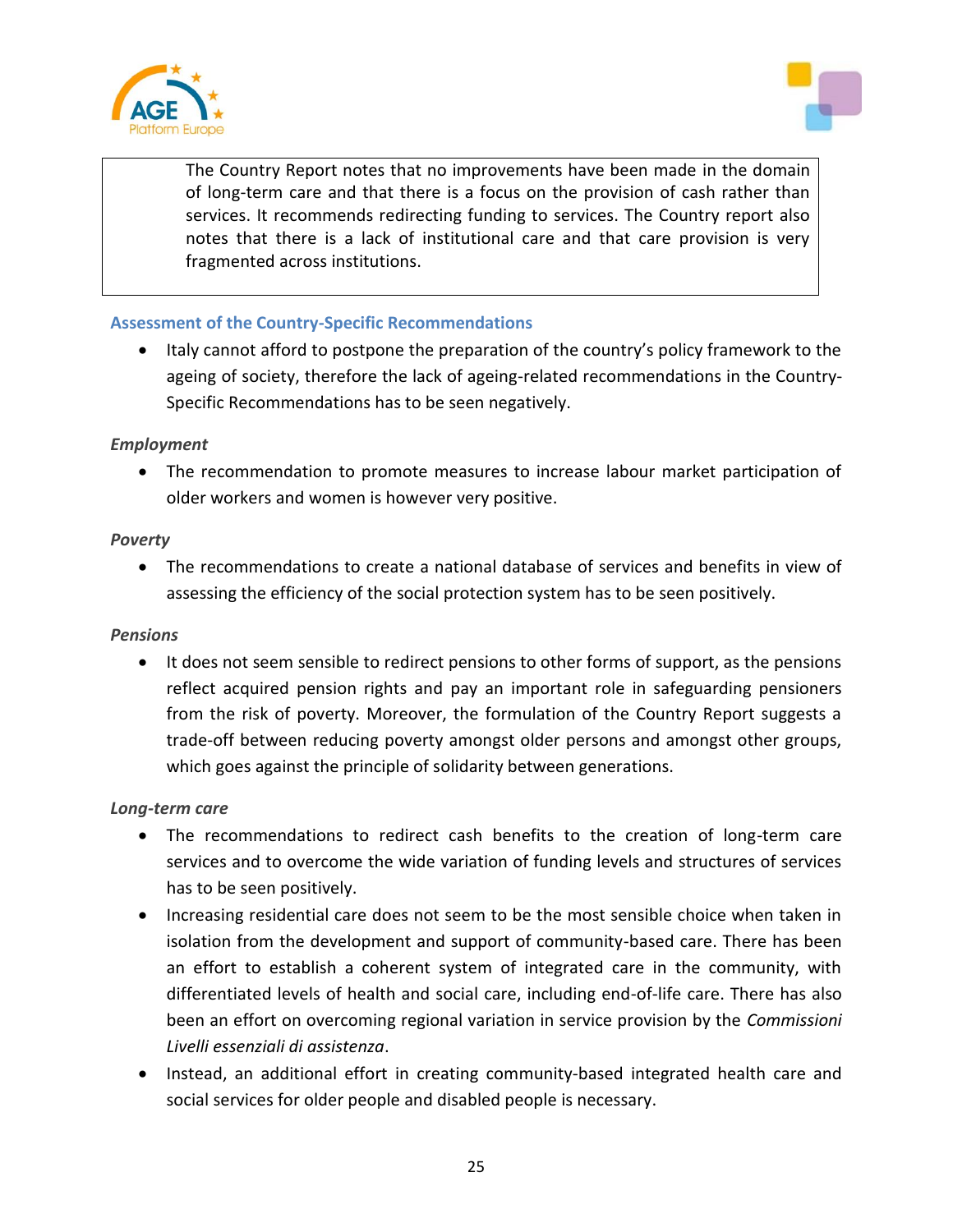



## **Malta**

#### **Priorities for older persons**

#### *Pensions*

The NRP explains that plans for a pension reform and the introduction of third-pillar pensions has been submitted to the government and is up for consultation by civil society.

#### *Employment*

Older workers can now continue working in paid employment without lowering their pension rights. However, the ability to work in old age brings the problem of precarious work, and especially older female workers are not adequately paid and made to work long hours. Other vulnerable groups are older migrants and older workers with low educational levels.

#### *Health and long-term care*

Residential care is very expensive and many older persons suffering from chronic illnesses have to sell their assets, including their homes, to pay for residential care. Government-owned care homes have high-quality service at a reasonable price, but there are very long waiting lists to get admission. A positive development is that the government wants to introduce minimum standards for residential care.

In the past, medication was often out of stock in Malta's largest hospital, 'Mater Dei', but this has reduced recently. There are plans to increase the number of beds and to open a dedicated wing for oncology and to re-open parts of another hospital, increasing the availability of health care, meanwhile the capacity is extremely overused at this time as many patients have been admitted for surgery. This is a situation of concern.

#### *Poverty*

A reference budget that includes the needs and expenses of older persons, including for healthcare, should be drawn up. Despite Malta's Europe 2020 target to bring 6,560 persons out of poverty from 81,000 persons at risk of poverty, the poverty rate now represents 25% of the population, standing at 99,000.

#### **Country-Specific Recommendations with an impact on older persons**

Only one recommendation addresses ageing specifically: to accelerate egalisation of retirement ages for men and for women as well as to link retirement age to life expectancy.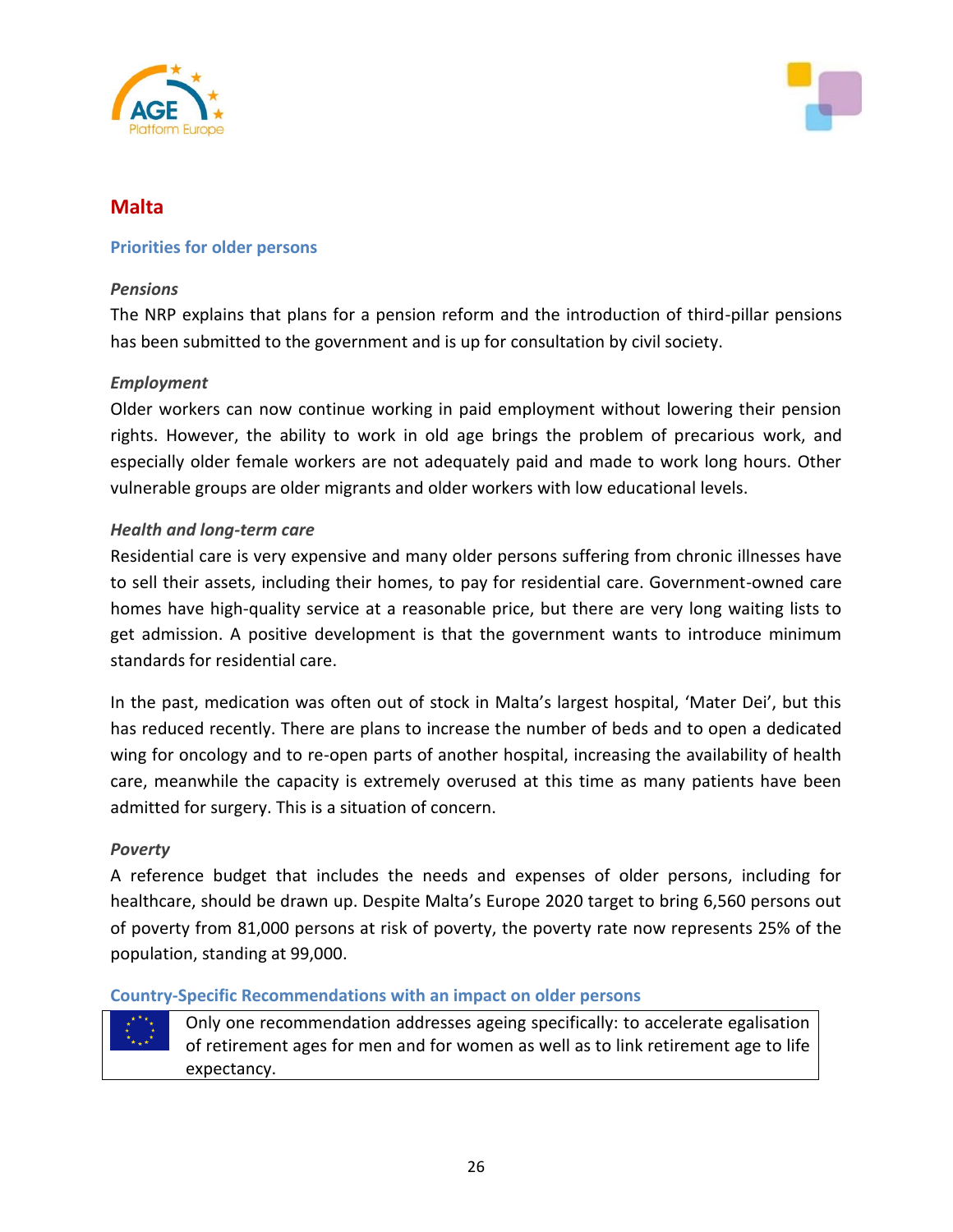



#### **Assessment of Country-Specific Recommendations**

#### *Pensions*

- Recent changes to the social security act are sufficient, as retirement ages will be equalised by 2027, and statutory retirement age raised to 65 years. It should be noted that labour market participation of women is the lowest in Europe, this should be more an area of concern than their retirement age.
- Retirement age should be linked to healthy life years rather than life expectancy

#### *Poverty*

• In Malta, poverty and social exclusion are on the rise, from 81,000 to 99,000, reaching 24% of the population. Yet, no recommendation is made on poverty.

#### *Health and Long-term care*

• There is an insufficient number of hospital beds and very long waiting lists for older people who want to access retirement homes. The reason is that older patients are often held in the hospital for too long, as doctors take a long time to discharge patients after an operation, and often people are kept in hospital until a residential care home is found for them. This lack of infrastructure is not addressed by the Country-Specific Recommendations

## **Netherlands**

#### **Assessment of the National Reform Programme**

#### *Housing:*

The government claims that the housing market has been reformed and that it is improving. The planned efforts will not lead to the desired outcomes. Younger households are often locked into their inadequate property because they have more debt than purchasing power; lower incomes face very long waiting times to access social housing and lower middle-classes can neither aspire to get a mortgage nor is there rental housing available for them. Tenants are pushed into buying housing because of the attractiveness of tax deductibility of mortgages. However, in the context of dropping house prices, the risk of subscribing to mortgages with a much higher price than the property is high – the so-called 'underwater mortgages'. For older persons who want to sell their house and move to a smaller flat, the situation is unclear. As medicalised housing is not sufficiently available and policy aims at keeping older persons in their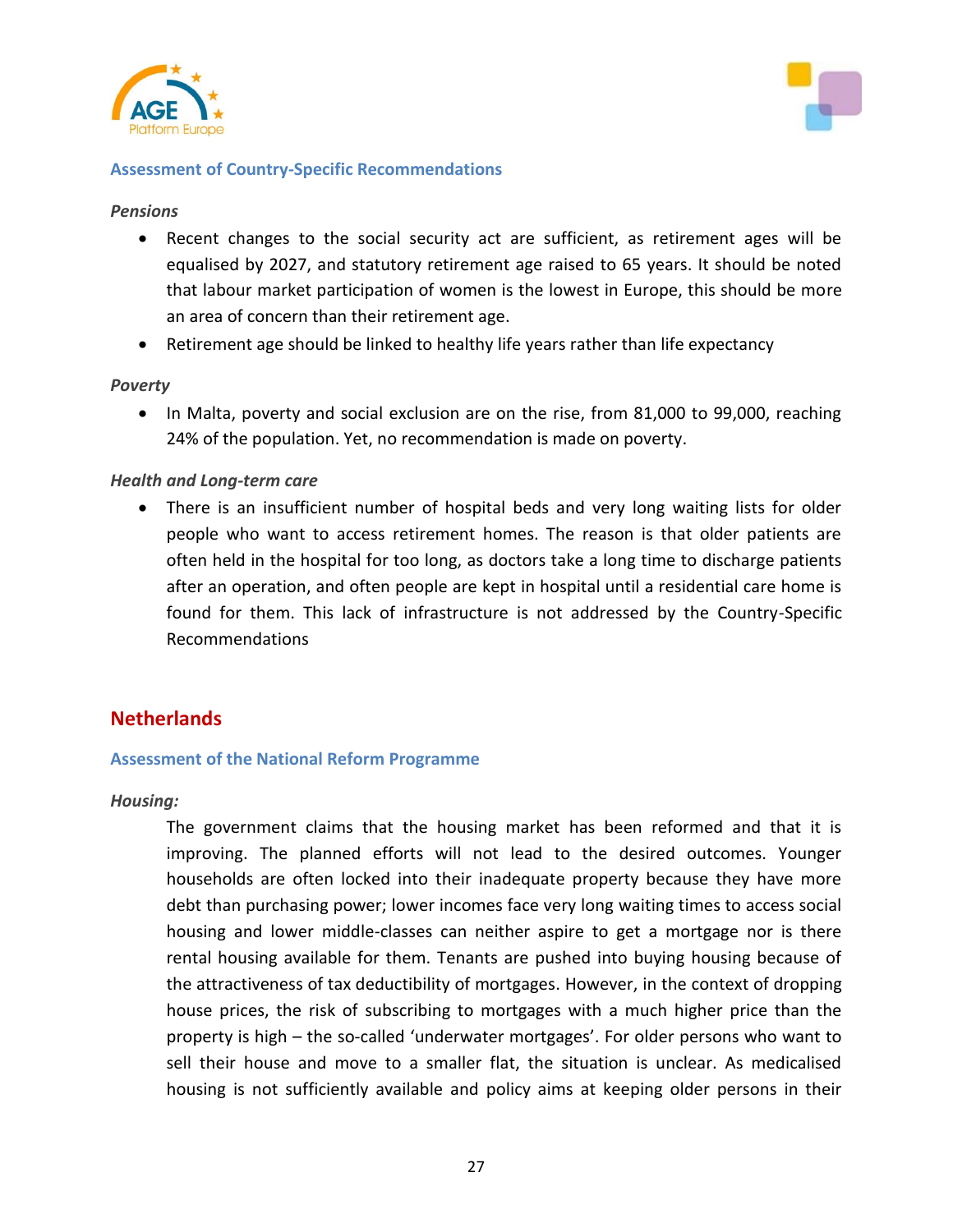



homes as long as possible, their housing does not become available on the market. Moreover, rising rents in social housing are hitting many older persons with low pensions, despite the increased housing allowance: many of them spend over 1/3 of their income on housing.

#### *Pensions*

- The government states that statutory retirement age both for state pensions and supplementary pensions will be increased at an accelerated rate, to reach 67 years in 2021 and be automatically linked to life expectancy, while the maximum deductibility of payments to supplementary pension insurance will be reduced.
- The employability, especially for older women working in the care sector, is not guaranteed, thus the reform of pension age is likely to push them into social benefits rather than work. The raise of retirement ages will have disproportionate effects on women's old-age income, as women leave the labour market earlier than men. These reforms also hit migrant women harder than other women, because they spent a smaller part of their careers in the Netherlands, and thus have had less time to cumulate pension rights and savings.
- The government has cancelled a state subsidy that financed state pensions for persons who are entitled to state pensions and have lived outside of the Netherlands for some time. This lowers pensions for older migrants and Dutch nationals who have spent time abroad.
- Closing the gender pension gap does not seem to be a priority in the National Reform Programme

#### *Employment*

- The government details its 'Action Plan 50plus works' to activate employers and employees to work longer. Unfortunately, the measures are not targeted towards specific vulnerable groups, such as older women or older migrants.
- The law on labour market participation seeks to create careers for persons at the bottom of the labour market; however, this law focusses mainly on new sectors with new growth opportunities. It therefore fails to catch older workers or older women, who are less likely to change sectors. Similar to the ambassador for the fight against youth unemployment there should be one for the fight against the unemployment of older workers. The gender aspect of the programme focusses almost exclusively on younger women and migrant women.
- Long-term unemployment of over-45s is still high, as this group is not reached by the policies increasing incentives to work.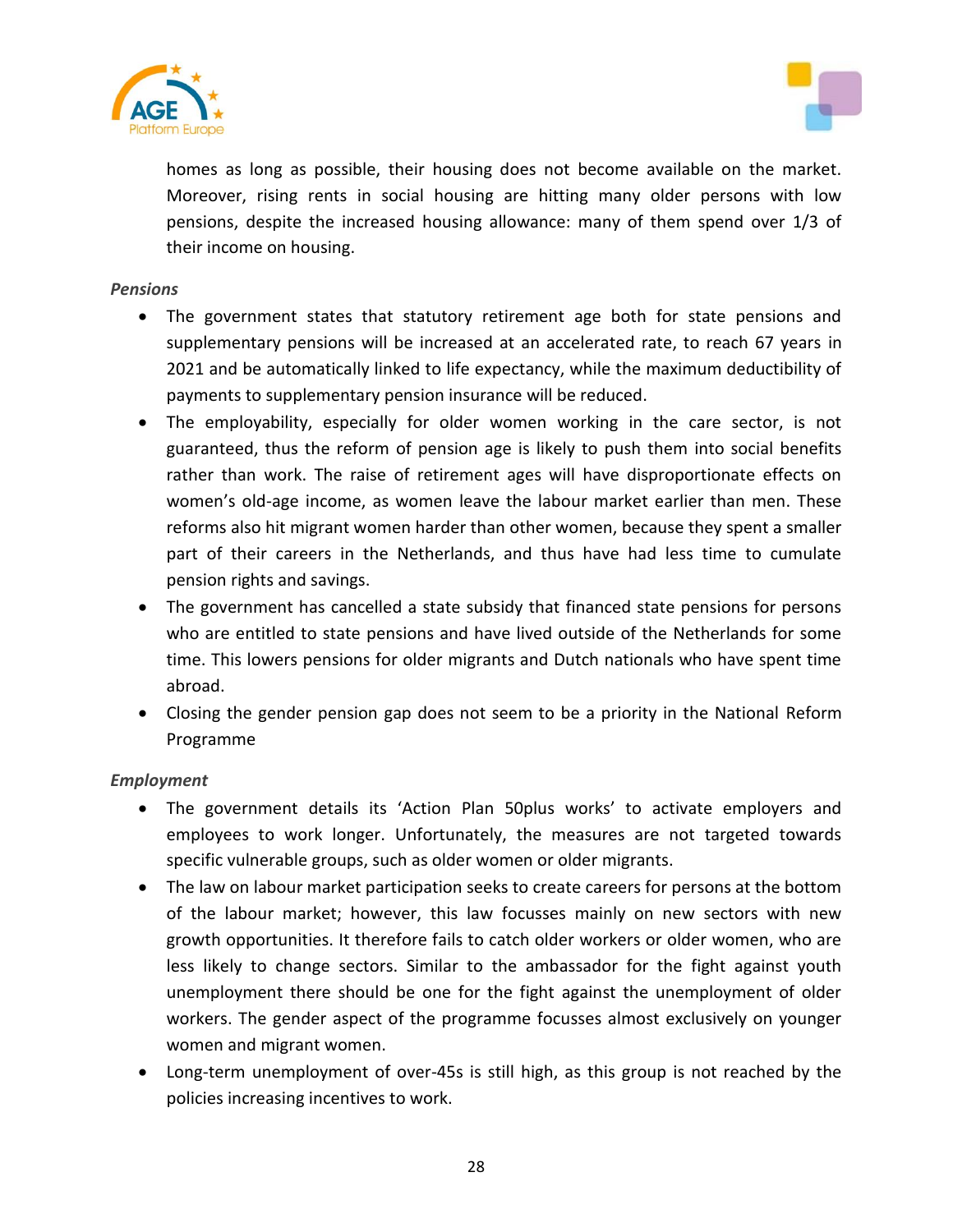



#### *Health and long-term care*

- Contrary to what the government states, the decentralisation of the responsibility for long-term care has meant an erosion of rights of clients. The fragmentation of the longterm care system and the added bureaucracy deriving from the efforts of municipalities to subcontract long-term care duties create new costs in the system.
- In the domain of health, there are many hidden costs due to the functioning of private health insurance, who work with many subcontractors and spend considerable amounts for marketing purposes. The ambition of the government, to lower healthcare spending by raising franchise rates of health insurances does lead to the contrary, as modest households will not buy important medicine or postpone visits to a specialist and, in consequence do not adhere to treatment.

#### *Poverty*

- The numbers advanced by the government focus on the population between 0 and 65, but no number is given for over-66-year-olds.
- While it is stated that the Netherlands have the second lowest at-risk-of-poverty rate, the trends do not go into the direction of the Europe 2020-poverty target: poverty of married couples over 65 has increased from 1.5% to 2.6%, and from 3.4% to 6.4% for single persons over 65.
- Older persons have a higher loss of purchasing power, as pensions were not indexed; costs for rental housing have increased, more risks are borne by the citizen for long-term care, the loss of the spouse supplement in state pensions, the raise of retirement age that leaves more persons on state pensions and the scrapping of the benefit for older taxpayers.
- For women at the age of 60, poverty rates are still higher than men's, standing at 9.5% relative to 8.7%. Older migrants also have a higher risk of poverty.

## **Country-Specific Recommendations with an impact on older persons**

| $\sum_{k=1}^{k+n}$ |                                                                       |                                                           |                                                                 | • The Country-Specific Recommendations call for a reduction of |  |  |  |  |  |  |  |
|--------------------|-----------------------------------------------------------------------|-----------------------------------------------------------|-----------------------------------------------------------------|----------------------------------------------------------------|--|--|--|--|--|--|--|
|                    |                                                                       |                                                           | contributions in the second pillar of the Dutch pension system. |                                                                |  |  |  |  |  |  |  |
|                    | • They recommend to the Dutch government that the rents in the social |                                                           |                                                                 |                                                                |  |  |  |  |  |  |  |
|                    |                                                                       | housing sector should further relate to household income. |                                                                 |                                                                |  |  |  |  |  |  |  |

## **Assessment of Country-Specific Recommendations (OVN)**

 There should be calls for reaching socio-economic targets for specific groups, such as older women or migrants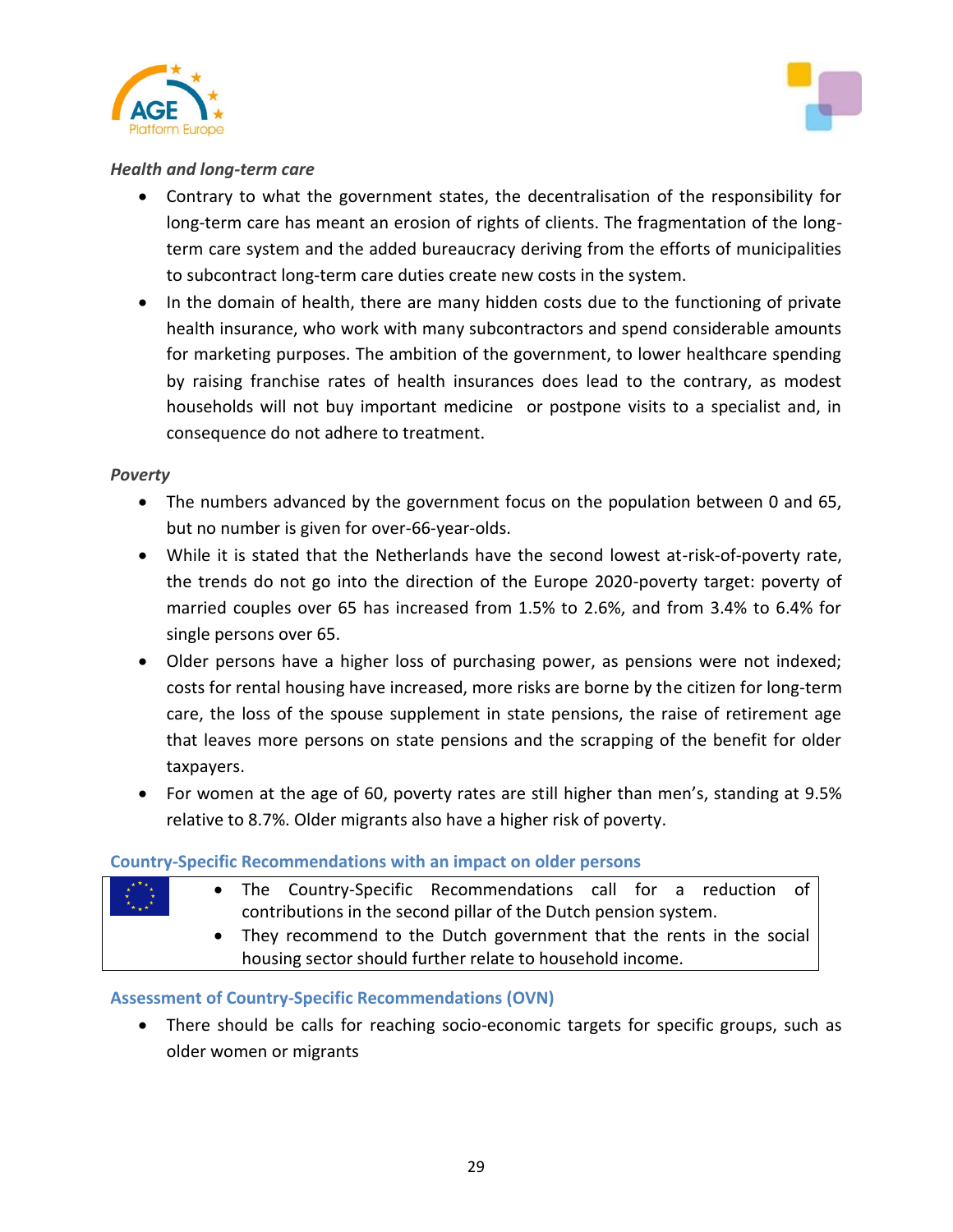



#### *Pensions*

 The recommendation to reduce contributions to second-pillar pensions cannot be accepted, as contributions are already too low to ensure an adequate old-age income and a sustainable pension system. Benefits have already been reduced by foregone indexations, increase in health costs borne by users and increases in taxation. The government should, on the contrary, do its utmost to guarantee the adequacy and safety of the second pillar for current and future beneficiaries.

## **Poland**

#### **Assessment of the National Reform Programme 2015**

#### *Employment*

 The National Reform Programme mentions the aim to increase the share of people between 55 and 64 to engage in different forms of education – however, participation of this population in training is very low. The issue therefore needs more attention, especially to better attract people over 50 who are long-term unemployed and living in rural areas. The National Training Fund, which has been created recently, aims to address this challenge but too little is done to mobilise sufficient resources. The National Training Fund managed to provide training to 10,000 persons so far.

**Country-Specific Recommendations and provisions of the Country Report with an impact on older persons**

#### *Pensions*

- CSR to start the process to align pension arrangements for farmers and miners with the general system.
- The Country Report highlights that the reversal of the systemic pension reform of 1999 did not improve the long-term sustainability of public finances.

#### *Employment*

- CSR to reduce the excessive use of civil law contracts and improve the rate of transitions from short-term to open-ended contracts
- The Country Report analyses the agricultural sector, where many older workers are active, without engaging in life-long learning activities.
- The Country Report highlights the lack of uptake of the measures to enhance employability of adults via the National Training Fund. The Report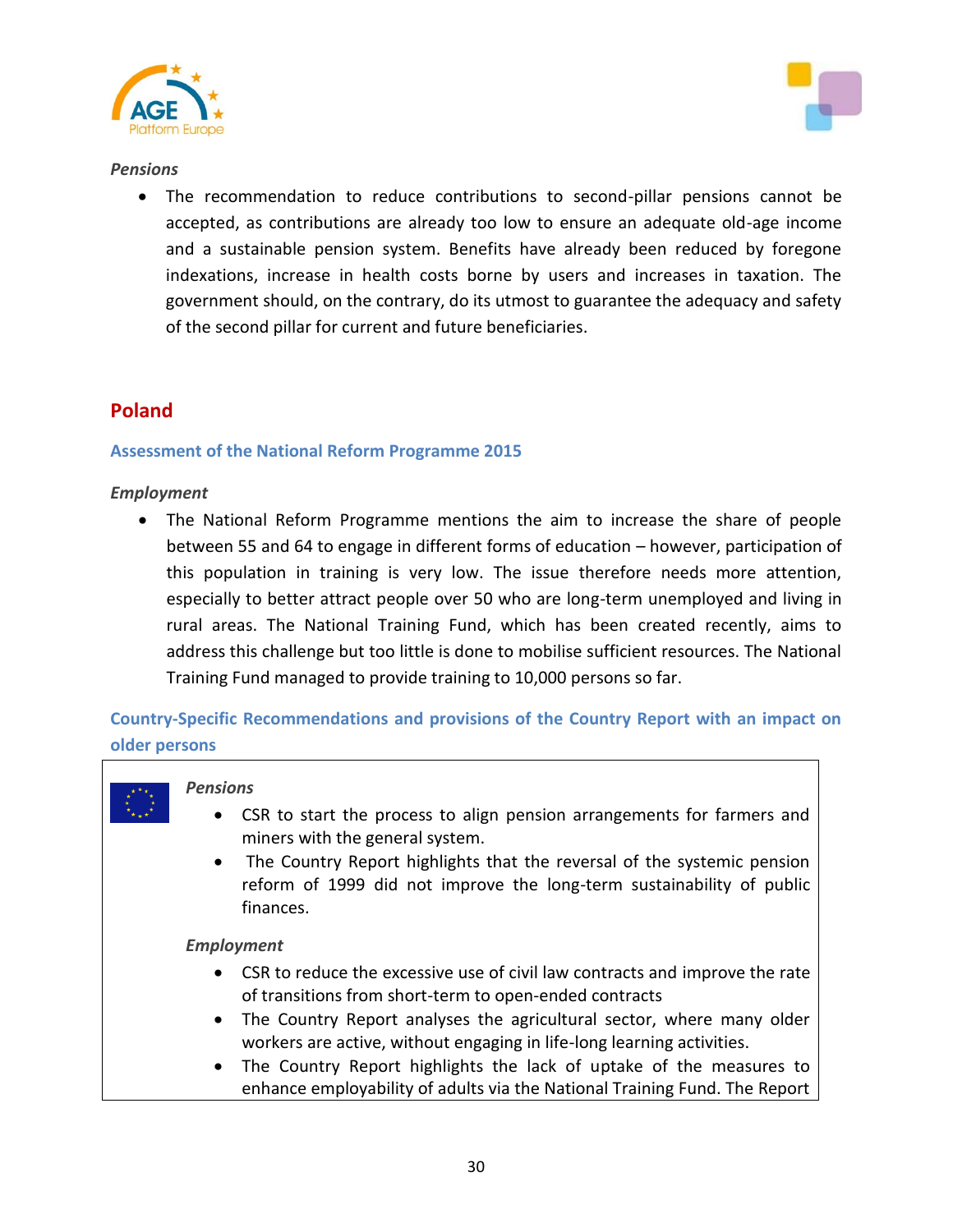



recommends increasing the rate of participants in life-long learning activities.

 The Country Report states that 'more efforts should be made to improve labour market participation of older workers'.

#### *Health*

 The Country Report states that health expenditure was the lowest among the EU in 2012 and that Poland has the lowest number of practising doctors per capita, and highlights inefficiencies in providing care for older people.

#### *Poverty*

 According to the Country Report, older women have a much higher risk of poverty than men (27.1% vs 17.4%) due to the inequalities in the pension system. Poland's social protection spending is below EU average.

### **Assessment of the Country-Specific Recommendations**

#### *Pensions*

 The alignment of the pension provisions for farmers and miners with those valid for all other workers is crucial for building a sustainable and fair pension system, but given the political agenda (upcoming legislative elections in autumn 2015), it is unrealistic that the government will move on this recommendation.

#### *Employment*

 Given the challenges, the recommendations do not put enough attention to the necessity to improve life-long learning among older people, especially among older workers.

#### *Health and Long-term Care*

 The government has started the Senior-WIGOR programme: activation and support for the seniors to encourage the development of day-care centres for older persons, which is a positive change. Senior-WIGOR daily care homes will be created where older persons will be provided with the offer of an active way of spending their spare time, the possibility to follow their hobbies and receive professional care tailored to their needs. This initiative fits into AGE-promoted creation of age-friendly environments.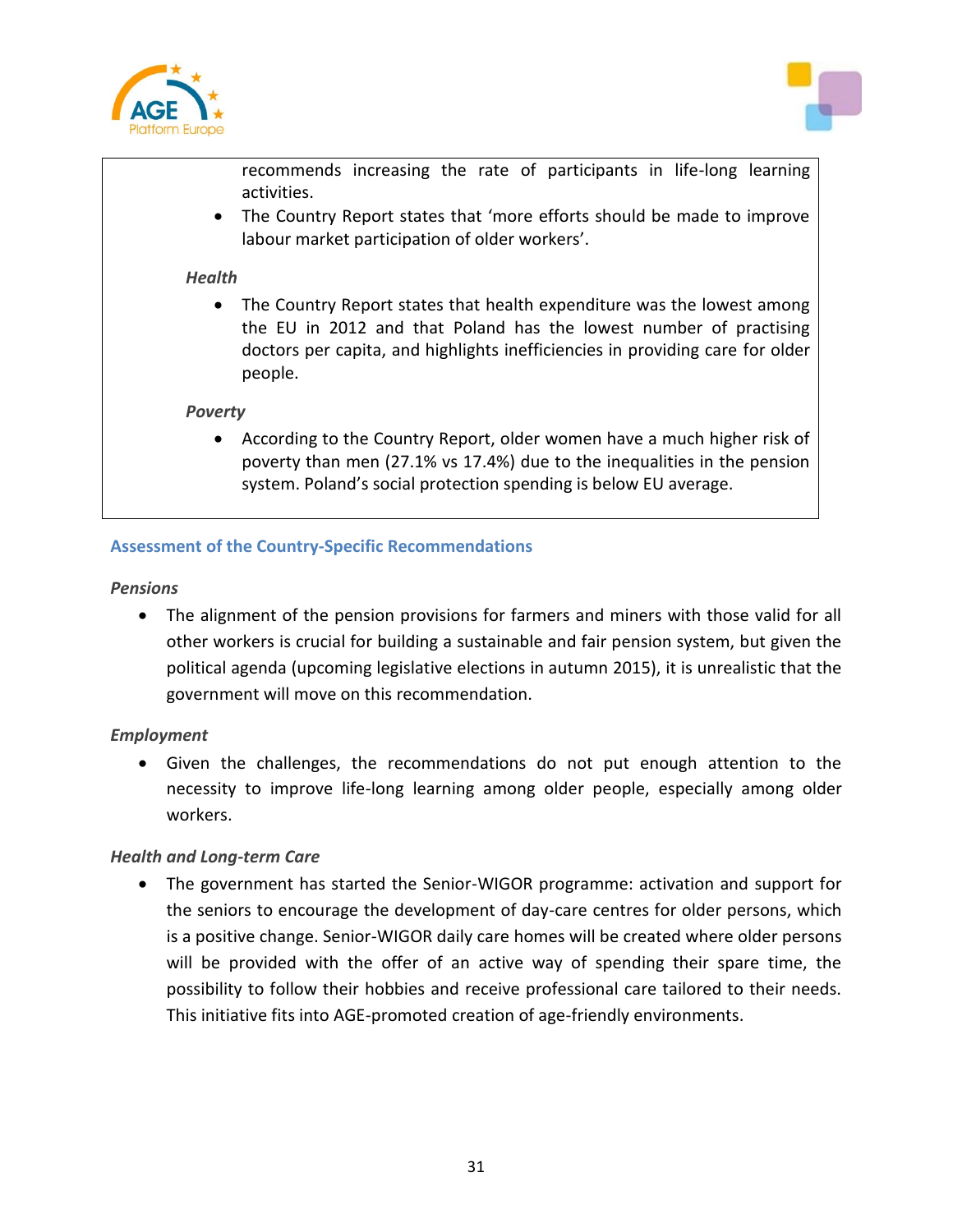



## **Sweden**

#### **Government policies in relation to older people**

- The government has used budget available to train the workforce in the field of longterm care, spending it for unskilled young jobseekers only to spend time with older persons – no real training or qualification was connected to the use of these funds.
- While demographic ageing is an urging trend, requiring action from the government, the latter does not seem to have embraced ageing as a priority in its work plan.
- The special care needs of older persons in need of long-term care are often not met it is supposed that they are more autonomous than they are and therefore not followed.

**Country-Specific Recommendations with an impact on older persons**

None

## **Slovenia**

**National Reform Programme 2015 provisions with an impact on older persons**

 More attention to ageing policies than in the previous NRP, but some painful decisions have been postponed.

#### *Pensions*

 The idea of the Slovenian Federation of Pensioner's Organisations (ZDUS) were addressed, the establishment of a Demographic Fund to provide supplementary, nonbudgetary funding for the future increase in pension demand.

#### *Health and Long-Term Care*

 The NRP provides for the establishment of a long-term-care system, noting that costs for long-term care have risen since 2012, while the share of costs borne by public authorities has slightly decreased. 35% of recipients of long-term care are in institutions, a reason why the ministry of health tries to develop community care and to deinstitutionalise. A working group on the interconnections of care and health has been founded in 2014 to prepare legislation for providing integrated services at local level and to strengthen the role of the user.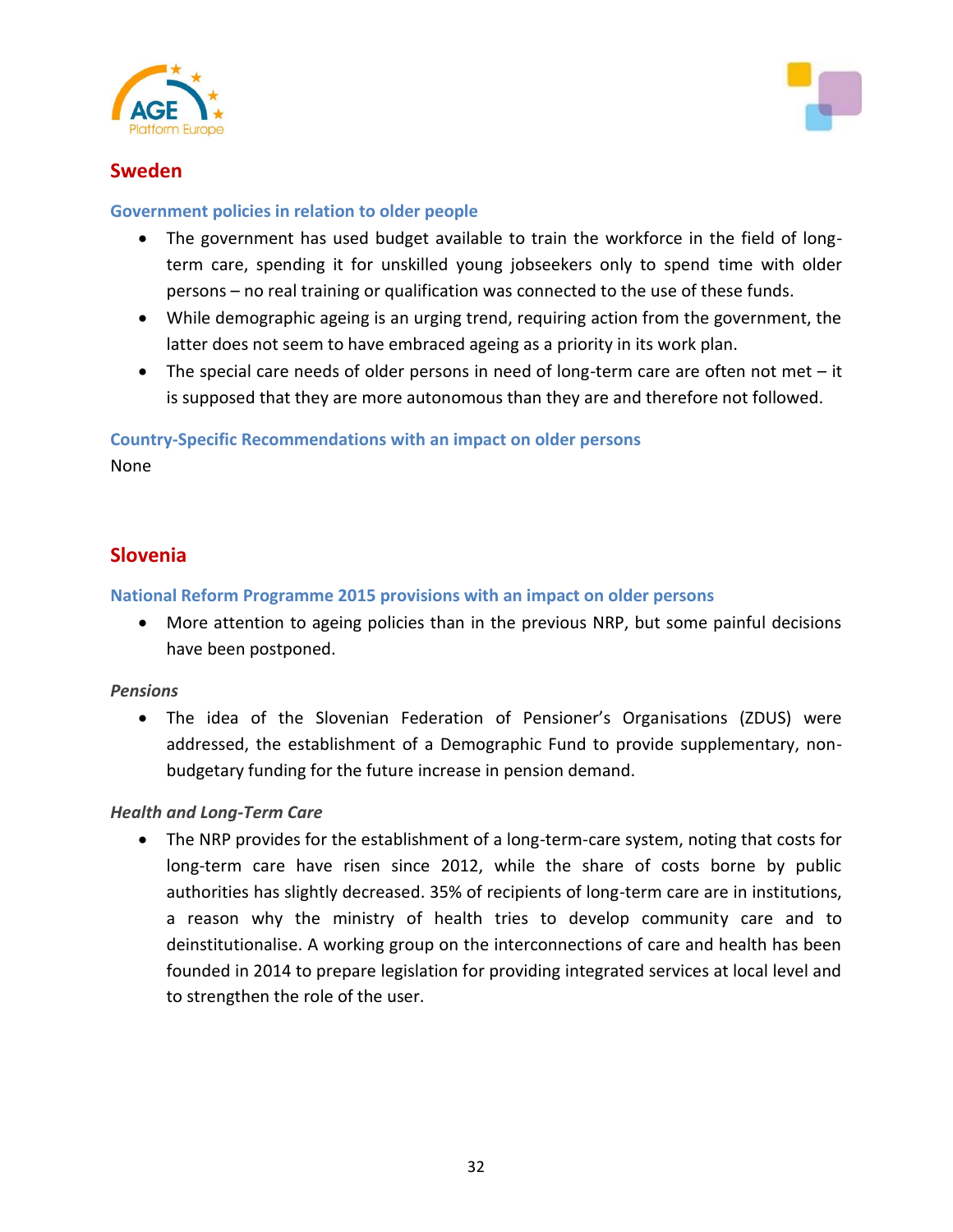



#### **Assessment of the National Reform Programme**

#### *Pensions*

- While the establishment of the Demographic Fund is welcome, the future rise of pension expenditure is still an unresolved issue. Slovenia's creditors ask for an increase of private savings in the pension system, but with a lower-than-average GDP per capita, this would not provide a sustainable solution for future pension adequacy.
- An avenue to be explored is to abolish mandatory retirement age, as many older workers are forced to go on retirement, while they may wish or need to stay in employment.

#### *Health and Long-term Care*

 Slovenia needs a sustainable long-term care system, that tackles the problems of today's system: inadequate financing, lack of integration of services, lack of coordination between social and health service providers; inadequate regional distribution of longterm care services, lack of services for the home environment and lack of prevention, rehabilitative care and eHealth.

#### **Country-Specific Recommendations with an impact on older persons**

#### *Employment*

• Increase the employability of low-skilled and older workers, address longterm unemployment and provide incentives to extend working lives

#### *Health*

• Slovenia is asked to adopt a health care reform before the end of 2015, a provision supported by the National reform Programme.

## **United Kingdom**

#### **Priorities for older persons**

- While default retirement age has been removed and over 1.1 million people work past the age of 65, there are still barriers in the access to work and training. Age discrimination still exists and 40% of workers over 50 believe they have been disadvantaged at work because of their age. The Government programme *Fuller working lives* is welcome, but just one part of the jigsaw. Policies needed are:
	- o Promoting the case against age discrimination